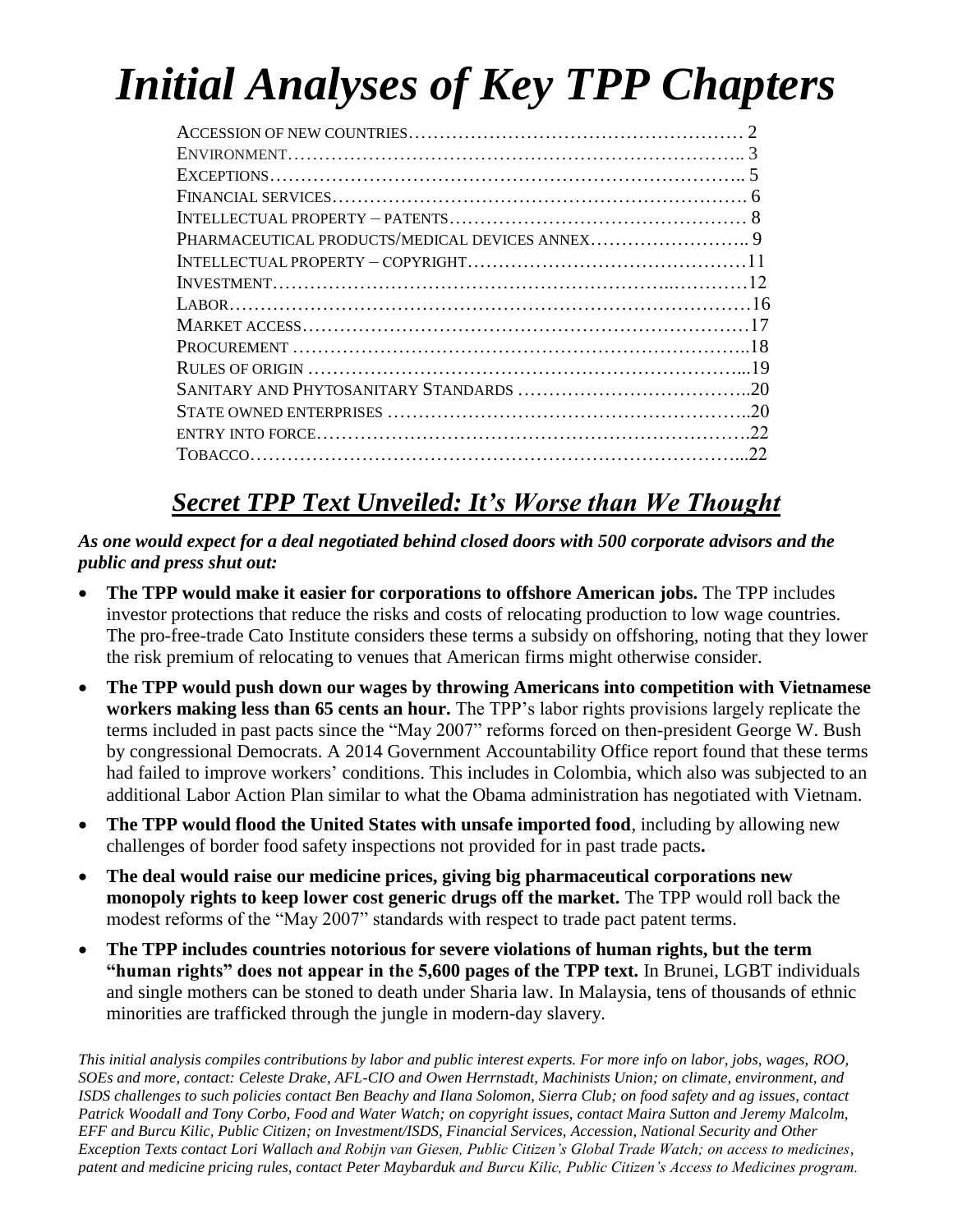#### **ACCESSION OF NEW COUNTRIES/FINAL PROVISIONS CHAPTER: Congress Not Guaranteed a Meaningful Role in Docking/Accession Regime that Lets Not Just China, but Nations Beyond Pacific Rim Join**

- The TPP is open to be joined by any nation or separate customs territory that belongs to the Asian Pacific Economic Cooperation (APEC) Pacific Rim bloc *AND "such other State or separate customs territory as the Parties may agree…***"** if the country is prepared to comply with the TPP's obligations and meet extra terms and conditions that may be required by existing signatories. **(Article 30.4.1)**
- **The executive branch alone gets to decide whether to initiate accession negotiations with a country seeking to join the TPP.** Congress would only be given any role in deciding whether negotiations about any country's prospective TPP accession *should even begin* if Congress explicitly requires this in legislation implementing the TPP. Absent such a requirement, under the TPP text the executive branch alone would decide for the United States. **(Article 30.4.3-4)** 
	- o The TPP text calls for establishment of a working group to negotiate the terms and conditions for a new country to join the TPP. The U.S. administration and any current TPP country can participate. The working group is considered to have agreed on terms if either all countries that are members of the working group have indicated agreement, or if a country that has not so indicated fails to object in writing within 7 days of the working group's consideration.
	- o Once this working group completes negotiating accession terms with a new country, it is to report to the "TPP Commission" with a recommendation for accession and terms. The Commission is the TPP governance body (Article 27.1) on which the executive branch represents the United States.
	- o The TPP Commission is deemed to have approved the terms if all countries agreed to the establishment of the working group in the first place or if a country that did not indicate agreement when the Commission considers the issue does not object in writing within seven days.
- **Congress would only be guaranteed a vote to approve new TPP entrants if such a congressional role is explicitly required in the U.S. legislation implementing the TPP.** A country's entry into the TPP only goes into effect after "approval in accordance with the applicable legal procedures of each" existing TPP country and prospective new entrant **(Article 30.4.1)**. The World Trade Organization (WTO) has similar accession rules, requiring approval by two-thirds of existing WTO members for a new country to join (Agreement Establishing the WTO, Article XII: Accession). **However, U.S. administrations have systematically denied Congress a role in approving new countries' admission to the WTO** *unless changes to specific U.S. tariff lines or laws are required.*
	- o As with the TPP, at the WTO the United States government is represented by the executive branch. Congress has no vote on whether the United States approves new countries' admission to the WTO. Because a change to U.S. tariff policy was required, Congress voted on whether to grant China Permanent Most Favored Nation status in 2000 when it sought to join the WTO. But, before and after that, successive **administrations have approved the WTO accessions of scores of countries that already enjoyed U.S. Permanent Most Favored Nation status and Congress had no say**. Yet admission of a country to the TPP, even if under the same terms and tariffs as current prospective signatories, is a major decision Congress must control.
	- o U.S. administrations also have systematically denied Congress a role in approving new WTO agreements, such as the WTO's Financial Services Agreement and Telecommunications Agreement using this logic: Unless a U.S. law or tariff requires alternation, Congress has no role.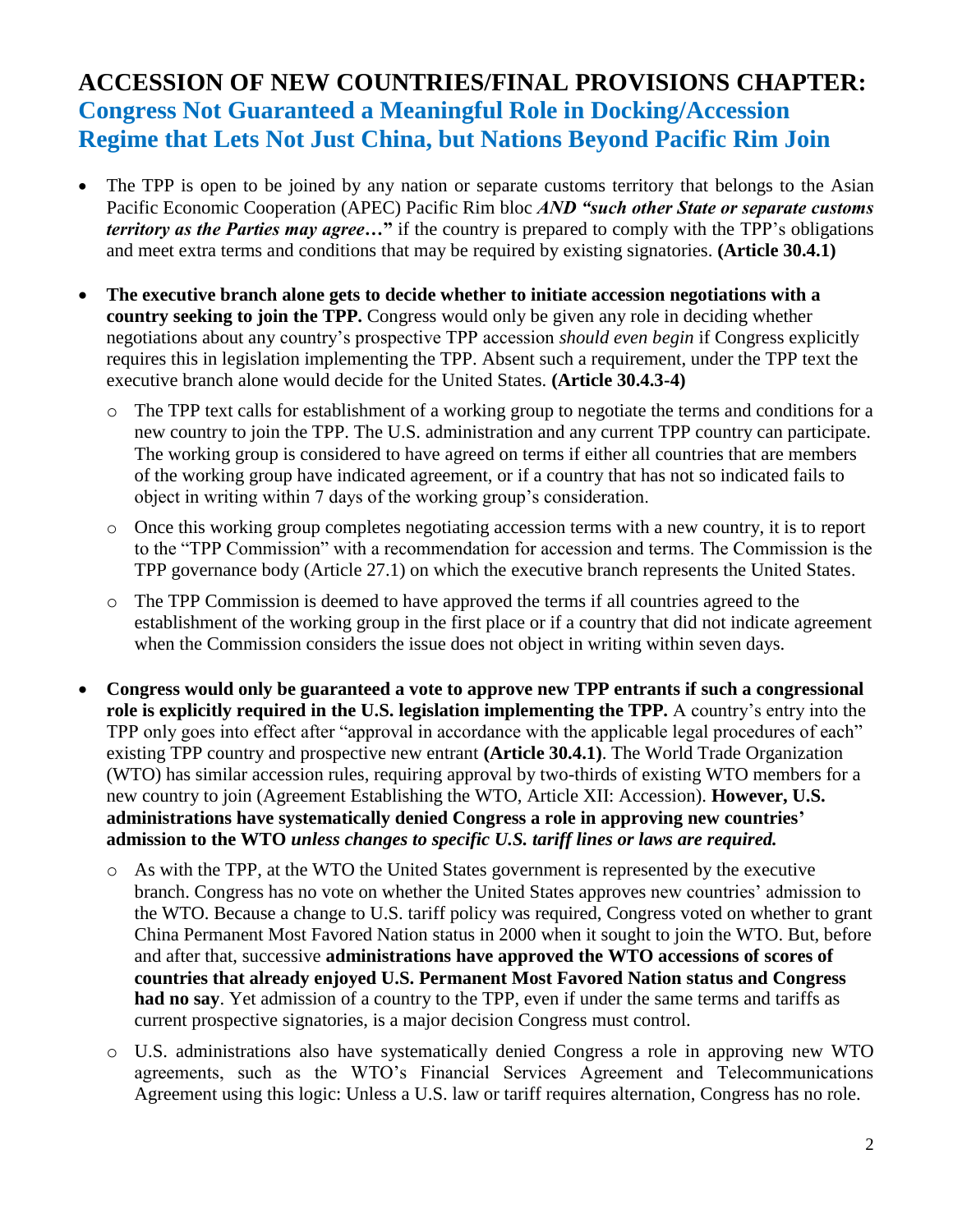A new country is considered a TPP member, subject to the terms and conditions approved in the Commission's decision, on the later date that either the new country deposits an instrument of accession indicating that it accepts the terms and conditions; or the date on which all existing TPP countries have sent notice that they have completed their respective applicable legal procedures (Article 30.4.5). An administration factsheet states that the applicable U.S. legal procedures "would include Congressional notification before entering into negotiations with a potential new entrant, Congressional notification of intent to sign, consultation with Congress throughout the process, and final Congressional approval." Yet, in fact this is not the process that any administration has followed with respect to dozens of new countries entering the WTO, even including China, for which Congress did have to vote to alter an existing U.S. statute. And, the administration factsheet makes clear that it would be the administration alone that would select new countries for TPP admission with the only obligation to Congress being notification of such a decision and the commencement of access talks.

#### **ENVIRONMENT CHAPTER: The TPP Would Increase Risks to Our Air, Water, and Climate**

- **Multilateral Environmental Agreements (MEAs) Rollback:** The TPP actually takes a step back from the environmental protections of all U.S. free trade agreements (FTAs) since 2007 with respect to MEAs. Past deals have required each of our FTA partners to "adopt, maintain, and implement laws, regulations, and all other measures to fulfill its obligations under" *seven* core MEAs. The TPP, however, only requires countries in the pact to "adopt, maintain, and implement" domestic policies to fulfill *one of the seven* core MEAs – the Convention on International Trade in Endangered Species of Wild Fauna and Flora (CITES). This regression violates:
	- o The bipartisan "May 2007" agreement between then-President George W. Bush and congressional Democrats;
	- o The minimum degree of environmental protection required under the Bipartisan Congressional Trade Priorities and Accountability Act of 2015, also known as "Fast Track;" and
	- o The minimum obligation needed to deter countries from violating their critical commitments in environmental treaties in order to boost trade or investment.
- **Weak Conservation Rules:** While the range of conservation issues mentioned in the TPP may be wide, the obligations – what countries are actually required to do – are generally very shallow. Vague obligations combined with weak enforcement, as described below, may allow countries to continue with business-as-usual practices that threaten our environment.
	- o Illegal Trade in Flora and Fauna: Rather than *prohibiting* trade in illegally taken timber and wildlife – major issues in TPP countries like Peru and Vietnam – the TPP only asks countries "to combat" such trade. To comply, the text requires only weak measures, such as "exchanging information and experiences," while stronger measures like sanctions are merely listed as options.
	- o Illegal, Unreported, and Unregulated (IUU) Fishing: Rather than *obligating* countries to abide by trade-related provisions of regional fisheries management organizations (RFMOs) that could help prevent illegally caught fish from entering international trade, the TPP merely calls on countries to "endeavor not to undermine" RFMO trade documentation – a non-binding provision that could allow the TPP to facilitate increased trade in IUU fish.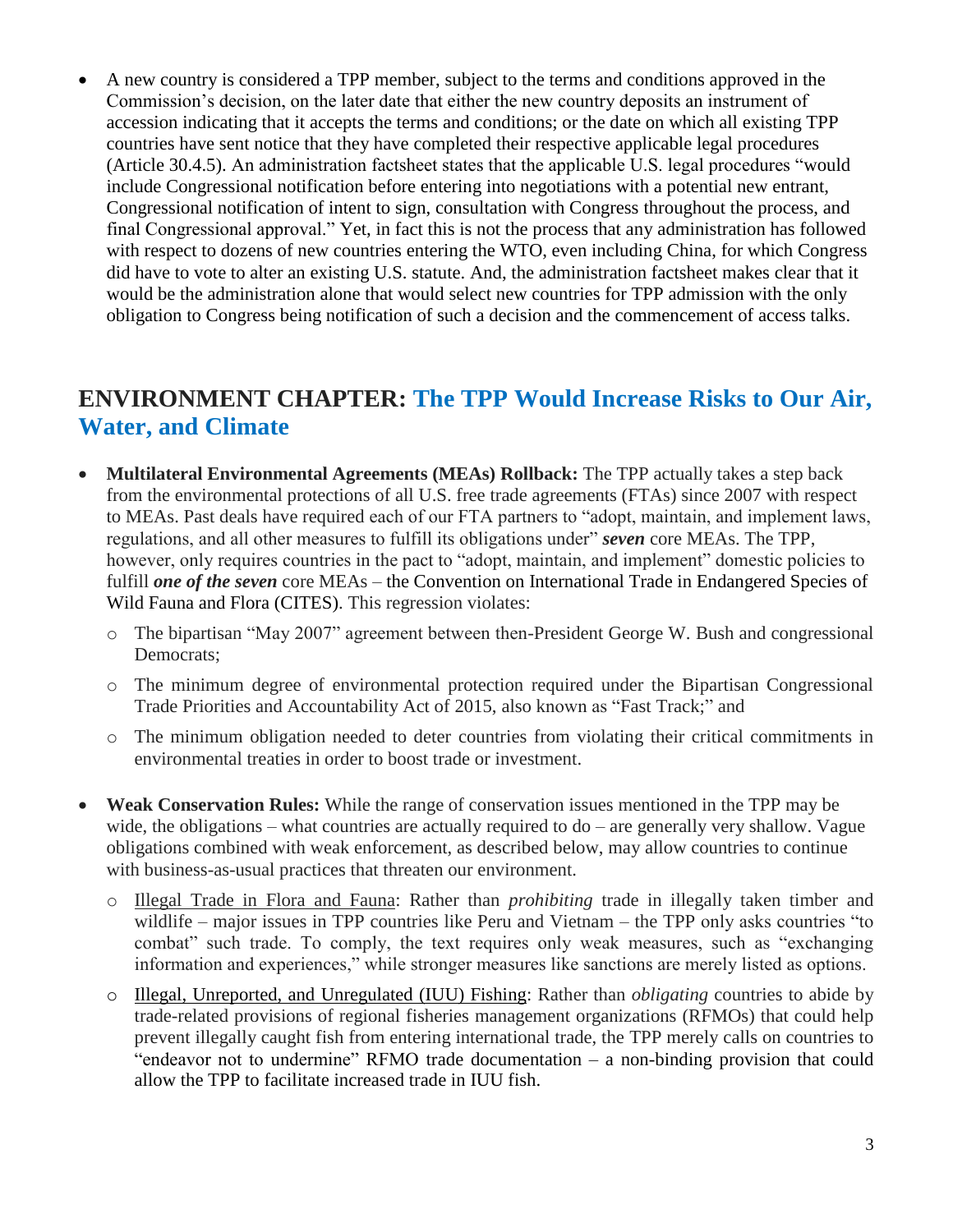- o Shark Finning and Commercial Whaling: Rather than *banning* commercial whaling and shark fin trade – major issues in TPP countries like Japan and Singapore – the TPP includes a toothless aspiration to "promote the long-term conservation of sharks…and marine mammals" via a nonbinding list of suggested measures that countries "should" take.
- **Climate Change Omission:** Despite the fact that trade can significantly increase climate-disrupting emissions by spurring increased shipping, consumption and fossil fuel exports, the TPP text fails to even *mention* the words "climate change" or the United Nations Framework Convention on Climate Change – the international climate treaty to which all TPP countries are party.
- Lack of Enforcement: Even if the TPP's conservation terms included more specific obligations and fewer vague exhortations, there is little evidence to suggest that they would be enforced, given the historical lack of enforcement of environmental obligations in U.S. trade pacts. The United States has never once brought a trade case against another country for failing to live up to its environmental commitments in trade agreements – even amid documented evidence of countries violating those commitments.
	- o For example, the U.S.-Peru FTA, passed in 2007, included a Forestry Annex that not only required Peru "to combat trade associated with illegal logging," but also included eight pages of specific reforms that Peru had to take to fulfill this requirement. The obligations were far more detailed than any found in the TPP Environment Chapter, and were subject to the same enforcement mechanism. But after more than six years of the U.S.-Peru trade deal, widespread illegal logging remains unchecked in Peru's Amazon rainforest. In a 2014 investigation, Peru's own government found that 78 percent of wood slated for export was harvested illegally. For years, U.S. environmental groups have asked the U.S. government to use the FTA to counter Peru's extensive illegal logging. Yet to date, Peru has faced no formal challenges, much less penalties, for violating its trade pact obligations. It is hard to imagine that the TPP's weaker provisions would be more successful in combatting conservation challenges.

#### **New Rights for Fossil Fuel Corporations to Challenge Climate Protections**

- o The TPP would undermine efforts to combat the climate crisis, empowering foreign fossil fuel corporations to challenge our environmental and climate safeguards in unaccountable trade tribunals via the controversial investor-state dispute settlement (ISDS) system.
- o The TPP's extraordinary rights for foreign corporations virtually replicate those in past pacts that have enabled more than 600 foreign investor challenges to the policies of more than 100 governments, including a moratorium on fracking in Quebec, a nuclear energy phase-out in Germany and an environmental panel's decision to reject a mining project in Nova Scotia.
- o In one fell swoop, the TPP would roughly double the number of firms that could use this system to challenge U.S. policies. Foreign investor privileges would be newly extended to more than 9,000 firms in the United States. That includes, for example, the U.S. subsidiaries of BHP Billiton, one of the world's largest mining companies, whose U.S. investments range from coal mines in New Mexico to offshore oil drilling in the Gulf of Mexico to fracking operations in Texas.
- **Locking in Natural Gas Exports and Fracking:** The TPP's provisions regarding natural gas would require the U.S. Department of Energy (DOE) to automatically approve *all* exports of liquefied natural gas (LNG) to *all* TPP countries – including Japan, the world's largest LNG importer. This would: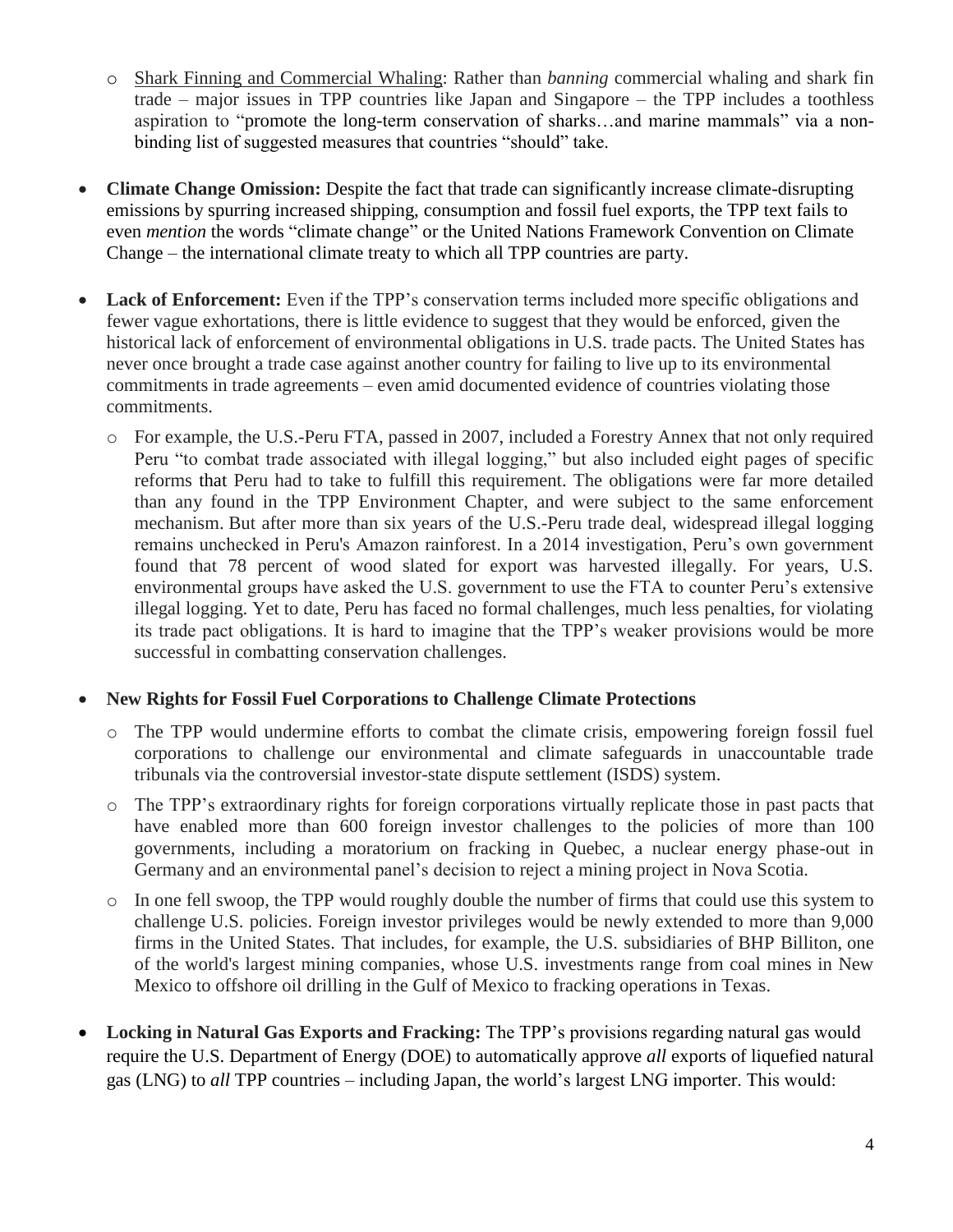- o Facilitate Increased Fracking: Increased natural gas production would mean more fracking, which causes air and water pollution, health risks and earthquakes, according to a litany of studies.
- o Exacerbate Climate Change: LNG is a carbon-intensive fuel with significantly higher life-cycle greenhouse gas emissions than natural gas. LNG dependency spells more climate disruption.
- o Increased Dependence on Fossil Fuel Infrastructure: LNG export requires a large new fossil fuel infrastructure, including a network of natural gas wells, terminals, liquefaction plants, pipelines and compressors that help lock in climate-disrupting fossil fuel production.

#### **EXCEPTIONS CHAPTER: National Security Exception Weakened, No New Safeguards for Environmental, Health, Human Rights Policies**

- **The final text reveals a significant rollback of the standard Security Exception that has been part of U.S. trade agreements over the past decade** (Article 29.2). Following a major port security concern relating to the U.S.-Oman FTA, U.S. trade pacts since have included a footnote making explicit that a country raising a national security defense for a policy that otherwise violates a trade pact obligation is empowered to determine in its sole discretion what are its essential security interests. While the language of the Security Exception in the TPP is otherwise identical to past U.S. pacts, the footnote has been eliminated. Yet the footnote was inserted in past pacts to ensure that trade pact tribunals could not substitute their judgement for that of governments with respect to what policies were deemed "necessary for the fulfillment of its obligations with respect to the maintenance or restoration of international peace or security, or the protection of its own essential security interests." The footnote missing in the TPP text required: "For greater certainty, if a Party invokes Article 23.2 in an arbitral proceeding initiated under Chapter Eleven (Investment) or Chapter Twenty-Two (Institutional Provisions and Dispute Settlement), the tribunal or panel hearing the matter shall find that the exception applies."
- **The language touted as an "exception" to defend countries' health, environmental and other public interest safeguards from TPP challenges is nothing more than a carbon copy of past U.S. FTA language that "reads in" to the TPP several WTO provisions that have already proven** *ineffective* **in more than 97 percent of its attempted uses in the past 20 years to defend policies challenged at the WTO.**
	- o In two decades of WTO rulings, Article XX of the WTO's General Agreement on Tariffs and Trade (GATT) and Article XIV of the WTO's General Agreement on Trade in Services (GATS) **have only been successfully employed to actually defend a challenged measure in one of 44 attempts**. Incorporating the GATT/GATS "general exception" means TPP governments must clear a list of high hurdles to successfully use the "exception" to defend a challenged measure.
- **This ineffective general exception does not even apply in the case of investor-state challenges. Indeed, the General Exception explicitly does not apply to the entire Investment Chapter of the TPP.** Many other TPP countries demanded that the exception apply to ISDS cases, and leaked drafts of TPP text included such proposals. The U.S. government strenuously opposed such reforms. The exception language included in the Investment Chapter is circular, applying only to countries whose policies do not conflict with the other rules of the agreement.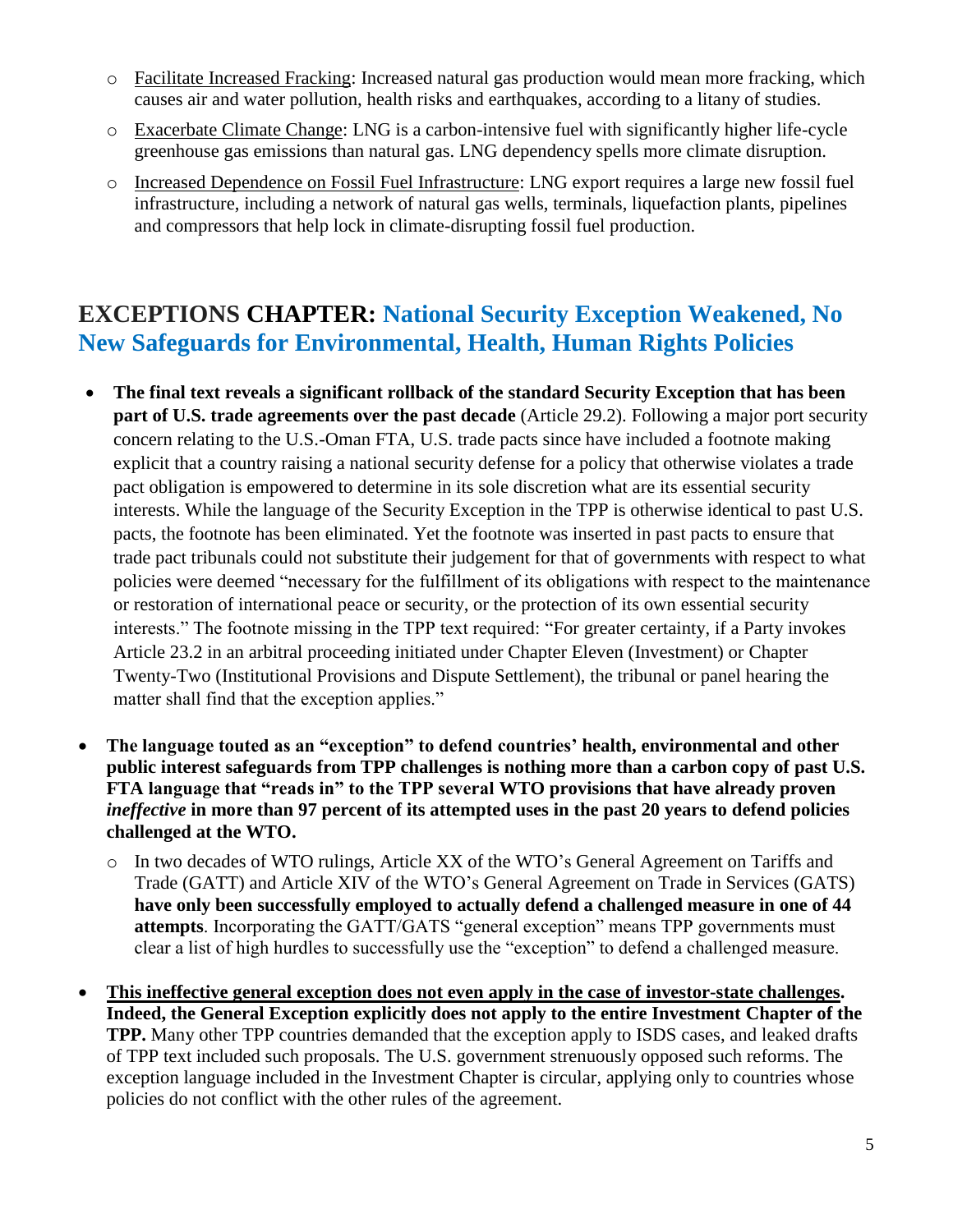## **FINANCIAL SERVICES CHAPTER:****First U.S. Pact Negotiated Since Global Financial Crisis Fails to Remedy Past Pacts' Deregulatory Terms and Grants Firms New Rights to Challenge Financial Policies**

Although the TPP is the first U.S. trade deal to be negotiated since the 2008 financial crisis that spurred a global recession, it would impose on TPP signatory countries the pre-crisis model of extreme financial deregulation that is widely understood to have spurred the crisis. After nearly six years of negotiations under conditions of extreme secrecy, the Obama administration has only now released the text of the controversial deal after it has been finalized and it is too late to make any needed changes. The TPP Financial Services and Investment Chapters provide stark warnings about the dangers of "trade" negotiations occurring without press, public or policymaker oversight.

- **Unlike past pacts, the TPP would empower financial firms to use extrajudicial tribunals to challenge financial stability measures that do not conform to their "expectations."** The TPP's Financial Services Chapter "reads in" Investment Chapter provisions that would grant multinational banks and other foreign financial service firms expansive new substantive and procedural rights and privileges not available to U.S. firms under domestic law to attack our financial stability measures. For the first time in any U.S. trade pact, the TPP would grant foreign firms new rights to attack U.S. financial regulatory policies in extrajudicial investor-state dispute settlement tribunals using the broadest claim: the guaranteed "minimum standard of treatment" (MST) for foreign investors. MST is the basis for almost all successful ISDS challenges of government policies under existing pacts. Past U.S. trade pacts allowed ISDS challenges of financial regulatory policies, but limited the substantive investor rights that applied to the Financial Services Chapter, and thus the basis for such attacks. The TPP explicitly grants foreign investors new rights (Article 11.2.2) to launch attacks on financial policies using the extremely elastic MST standard that ISDS tribunals regularly interpret to require compensation if a change in policy undermines an investor's expectations.
- **Despite the pivotal role that new financial products, such as toxic derivatives, played in fueling the financial crisis, the TPP would impose obligations on TPP countries to allow new financial products and services to enter their economies if permitted in other TPP countries** (Article 11.7).
- **The TPP constrains signatory governments' ability to ban risky financial products, including those not yet invented, via rules designating a regulatory ban to be a 'zero quota' limiting market access and thus prohibited** (Article 11.5). TPP rules also would jeopardize efforts to keep banks from becoming too big to fail and to firewall the spread of risk between financial activities.
- **The TPP would be the first U.S. pact to empower some of the world's largest financial firms to launch ISDS claims against U.S. financial policies. The TPP would greatly expand U.S. liability for ISDS attacks because currently these firms cannot resort to extrajudicial tribunals to demand taxpayer compensation for U.S. financial regulations.** Among the top banks in the world based in TPP countries are: Mitsubishi UFJ, Mizuho, ANZ, Commonwealth Australia, West Pac, National Australia Bank, Bank of Tokyo, Sumutomo, Royal Bank of Canada and Toronto Dominion. These multinational firms own dozens of subsidiaries across the United States, any one of which could serve as the basis for an ISDS challenge against U.S. financial regulations if the TPP were to take effect. Under current U.S. pacts, none of the world's 30 largest banks may bypass domestic courts, go before extrajudicial tribunals of three private lawyers and demand taxpayer compensation for U.S. financial policies. The TPP would allow foreign firms to challenge policies that apply to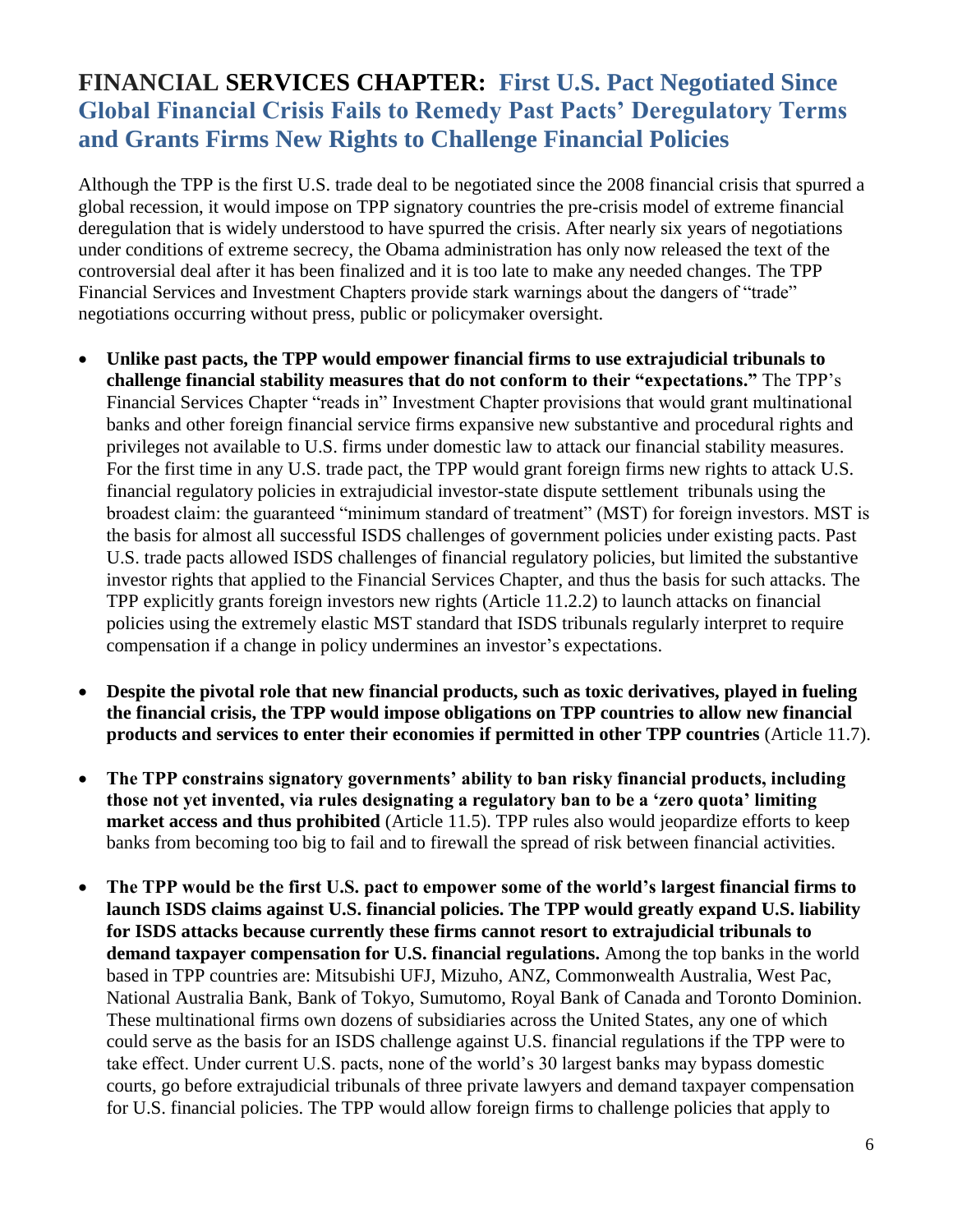domestic and foreign firms alike and that have been reviewed and affirmed by U.S. courts. And not only foreign financial firms, but foreign subsidiaries of U.S. firms operating in TPP nations could demand taxpayer compensation for financial regulations and regulatory actions. Meanwhile, the TPP would newly empower U.S. banks, four of which rank among the world's 30 largest, to launch ISDS claims against domestic financial regulations in TPP countries that do not already have an ISDSenforced pact with the United States (Australia, Brunei, Japan, Malaysia, New Zealand and Vietnam).

- **A provision touted as a "prudential filter" would fail to effectively safeguard financial policies from ISDS challenges under the TPP.** The provision (Article 11.11.1) states that if a foreign investor uses ISDS to challenge a government's financial measure, and if the government invokes a highly-contested provision for defending prudential measures, financial authorities from the challenged government and from the firm's home government, rather than the ISDS tribunal, will aim to determine whether the prudential defense applies (Article 11.22). *But if those officials cannot agree within 120 days, meaning officials from the challenging corporation's home country opt not to shut down their investor's claims, the decision goes back to the ISDS tribunal.*
- **The use of capital controls and other macro-prudential financial policies that regulate capital flows to promote financial stability are forbidden and subject to compensation demands by foreign corporations.** Like past U.S. FTAs, the TPP text requires that governments "shall permit all transfers relating to a covered investment to be made freely and without delay into and out of its territory" (Article 9.8). This obligation restricts the use of capital controls or financial transaction taxes, even as the International Monetary Fund, many prominent economists and world leaders have shifted from opposing capital controls to endorsing them as a tool for preventing or mitigating financial crises. Strong concerns about the TPP's ban on the use of such policies resulted in inclusion of a new "temporary safeguard" provision (Article 29.3) despite years of U.S. opposition. But unfortunately, the language that was ultimately agreed upon would not adequately protect governments' ability to regulate speculative, destabilizing capital flows. The safeguard is subject to a litany of constraining conditions, largely replicating the narrow GATS Article XII "Restrictions to Safeguard the Balance of Payments" terms. But the TPP provision adds two *further* constraints: First, capital controls are subject to ISDS challenges as indirect expropriations. Thus, while the temporary safeguard may permit a TPP country to enact a capital control for a limited amount of time, the country may also be required to compensate a foreign investor if doing so results in a significant reduction in the value of an investment. There is no comparable obligation to compensate private investors in the GATS. Second, in TPP capital controls "shall not apply to payments or transfers relating to foreign direct investment," a significant limitation. As a result, Chile, which has in place policies that allow long term limits on capital flows, had to negotiate for a separate carve-out of its policies so as to be able to preserve them.
- **The United States, unlike most other TPP countries, has chosen to subject sovereign debt restructuring to ISDS challenges.** An annex in the Investment Chapter seeks to ensure that disputes related to sovereign debt and sovereign debt restructuring are not subject to the full range of Investment Chapter disciplines (Annex 9-G). But a footnote states that the partial safeguards for sovereign debt restructuring "do not apply to Singapore or the United States." That is, were Singapore or the United States to negotiate a restructuring of its sovereign debt that applied equally to domestic and foreign investors, foreign investors alone would be empowered under the TPP to challenge the non-discriminatory restructuring before an ISDS tribunal, claiming violations of any of the broad substantive foreign investor rights provided by the TPP Investment Chapter.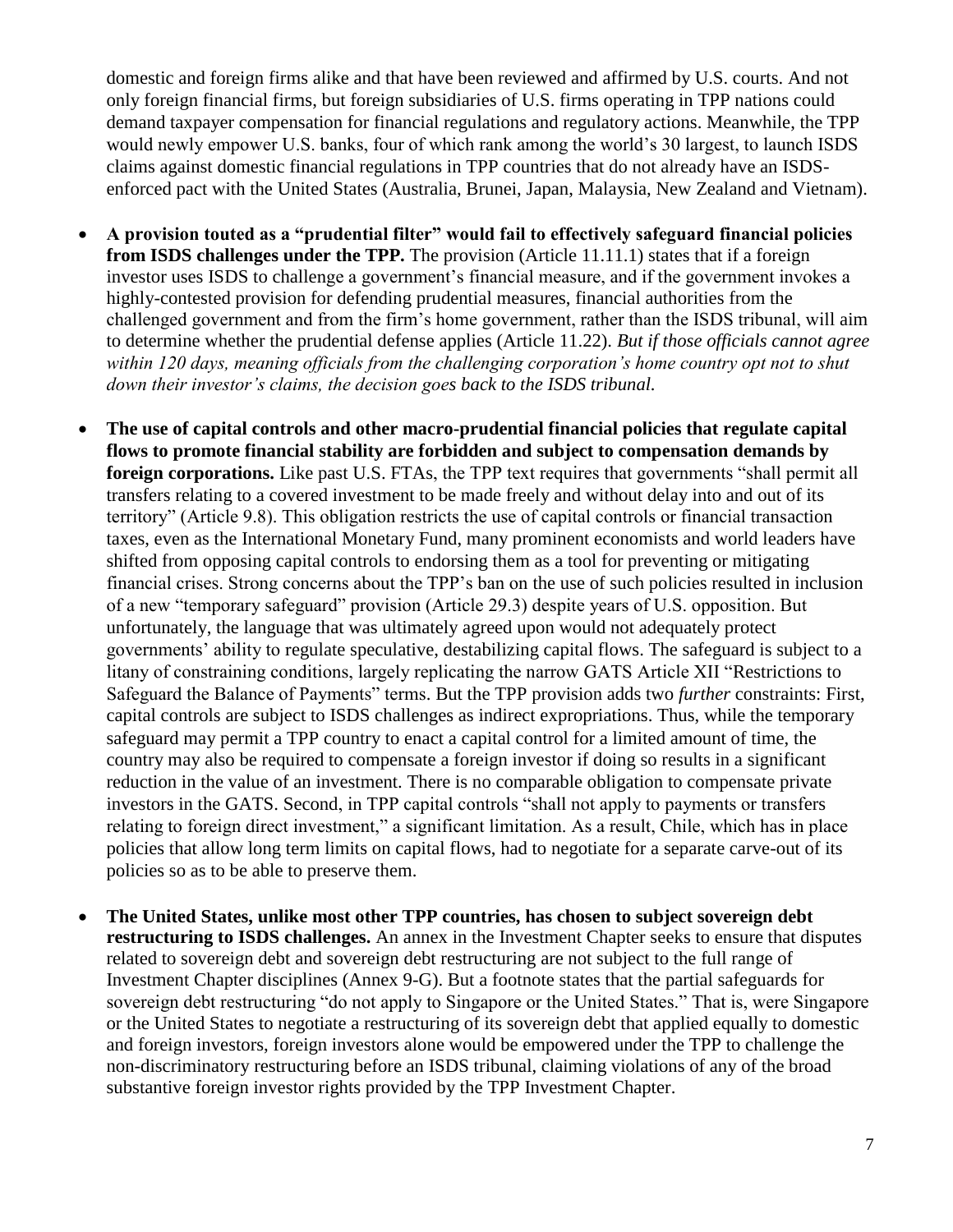These deregulatory rules were written under the advisement of Wall Street firms before the financial crisis. Some are included in one of the most extreme WTO agreements *to which most TPP nations are not signatories.* Rather than update these terms to reflect the post-crisis consensus on the importance of robust financial regulation, the TPP would expose an even wider array of financial stability measures to challenge as violations of the 1990s-era rules. With few exceptions, TPP governments have bound existing and future financial policies to these deregulatory rules, curtailing their policy space to respond to emerging financial products and risks if the deal takes effect.

#### **INTELLECTUAL PROPERTY CHAPTER – PATENT PROVISIONS: TPP Rolls Back "May 10 Agreement" Reforms, Undermines Access to Medicines in Developing Countries**

- **The TPP does not conform to the "May 10" access to medicine reform standards, and it will harm access to medicines in developing countries. TPP provisions require patent term extensions and marketing exclusivity for new uses and forms of old drugs that clearly exceed the bounds of May 10 and will contribute to preventable suffering and death.** On May 10, 2007, Democratic leaders in the U.S. House of Representatives brokered a deal with the George W. Bush administration designed in part to reduce the negative consequences of U.S. trade agreements for global access to medicines. The May 10 Agreement placed limits on the new monopoly powers that would be granted to pharmaceutical companies in trade agreements, including those with Peru and Panama. This would facilitate the continued generic competition on which many people depend for access to affordable medicine.
- **TPP Final Text vs. May 10 standard: In contrast to the TPP,** the May 10 standard made patent term extensions optional for pharmaceuticals and provided important limitations on data exclusivity rules for developing countries. There were no transition periods by which developing countries were expected to adopt the more pro-monopolistic rules that applied to developed countries.
	- o **Exclusivity**: Marketing and data exclusivity rules delay generic drug registration for a specified period of time by limiting the ability of generics manufacturers and regulatory authorities to make use of an originator company's data.
		- $\checkmark$  May 10 standard: Exclusivity normally runs for a five-year concurrent period, meaning that the clock runs on exclusivity from the date of first marketing in the United States or agreement territory. This expedites generic entry.
		- $\checkmark$  **TPP rule**: Exclusivity runs for a minimum five years. Countries must choose between offering an extra three years exclusivity for new uses, forms and methods of administering products, or five years exclusivity for new combination products. Only Peru may run the exclusivity clock by the concurrent period measurement. Other countries must provide at least five years exclusivity from date of marketing approval in their country, which may be considerably later than the first marketing approval, including cases that are purely a result of the pharmaceutical company moving slow to register a product in a developing country. Biologics exclusivity includes the insistence from the Office of the United States Trade Representative (USTR) that countries adopt "other measures" toward providing a market outcome comparable to (presumably) eight years. A TPP Commission shall review the biologics exclusivity period, under likely industry pressure to lengthen it. Malaysia and Brunei will have an "access window," allowing them to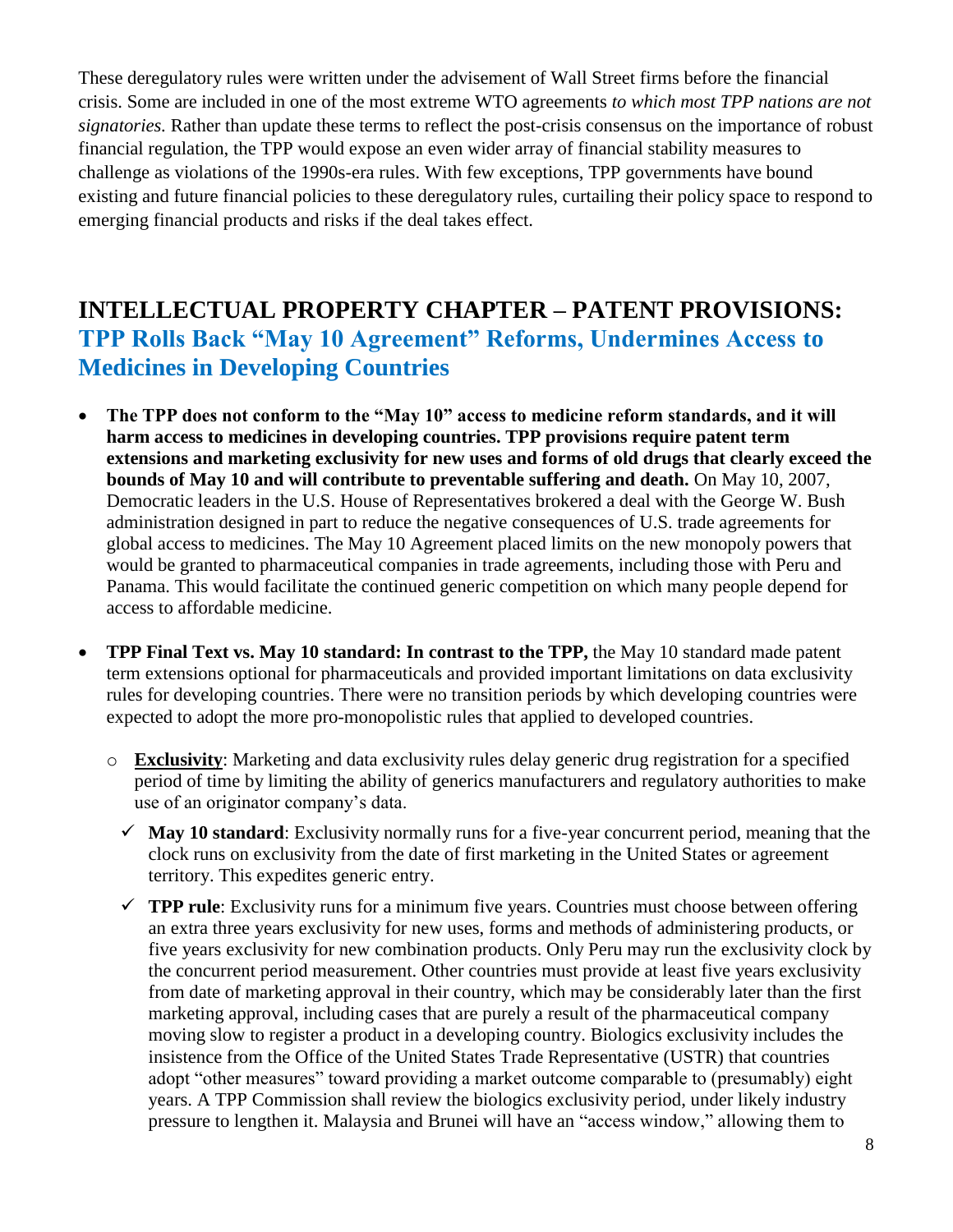foreclose marketing exclusivity if a company waits more than eighteen months to begin product registration.

- o **Patent Term Extensions**: Patent term adjustments (typically called extensions) significantly delay market entry of generic medicines and restrict access to affordable medicines. While they are allocated ostensibly for "delays" in regulatory review or patent prosecution, variance in review periods is a normal part of each system, and patent terms are not shortened when review proceeds more quickly than usual.
- $\checkmark$  May 10 standard: Patent extensions are optional. Countries may choose whether or not to make available patent term extensions for pharmaceuticals.
- **TPP rule**: Patent extensions are required for regulatory review periods or patent prosecution periods deemed "unreasonable" (regulatory review) or beyond a period of years (prosecution periods) – five years from application or three years from examination request.
- o **Transition Periods, Exemptions:** Undermining the core premise of the May 10 Agreement standard, the TPP would require developing countries to transition to the same patent rules that apply to developed countries. The transition periods are short and only apply to a few rules while the rest would apply immediately to all signatories. Some countries have negotiated exemptions from one or two TPP rules. But again, the rules are beyond the limits of May 10, and will apply to the rest of the TPP parties, including developing countries that may join this aspired "living agreement" in the future.
- o **Additional ways the TPP extends monopoly rights relative to the May 10 standard**: While the May 10 Agreement did not make express reference to patent "evergreening" or other intellectual property rules that can compromise access to medicines, many health advocates take the content of the U.S.-Peru Trade Promotion Agreement as the standard. That agreement did not, for example, require the grant of patents for new uses of old medicines. In contrast, the TPP does. This would allow pharmaceutical firms to evergreen their patents, maintaining a monopoly and high prices.
- **The most controversial TPP provision concerns biotech drugs, or biologics – medical products derived from living organisms – for which the pharmaceutical industry obtained new exclusivity periods.** Many TPP countries provided for no special exclusivity rights for such drugs. While TPP countries refused to agree to an automatic monopoly term longer than five years, USTR insisted on text that will allow the U.S. government to pressure and pull countries towards a longer period – eight or even more years of protection. The eight-year position is dangerous, will likely cost lives, and contravenes the May 10 Agreement. Since the text was released, administration officials have stated explicitly that the deal requires more than five years of monopoly.

#### **PHARMACEUTICAL PRODUCTS AND MEDICAL DEVICES ANNEX: Opportunities for Drug Firms to Contest Medicine Purchasing and Pricing Decisions**

 **The TPP "Annex on Transparency and Procedural Fairness for Pharmaceutical Products and Medical Devices," which sets rules that TPP country health authorities would be required to follow regarding pharmaceutical and medical device procurement and reimbursement,**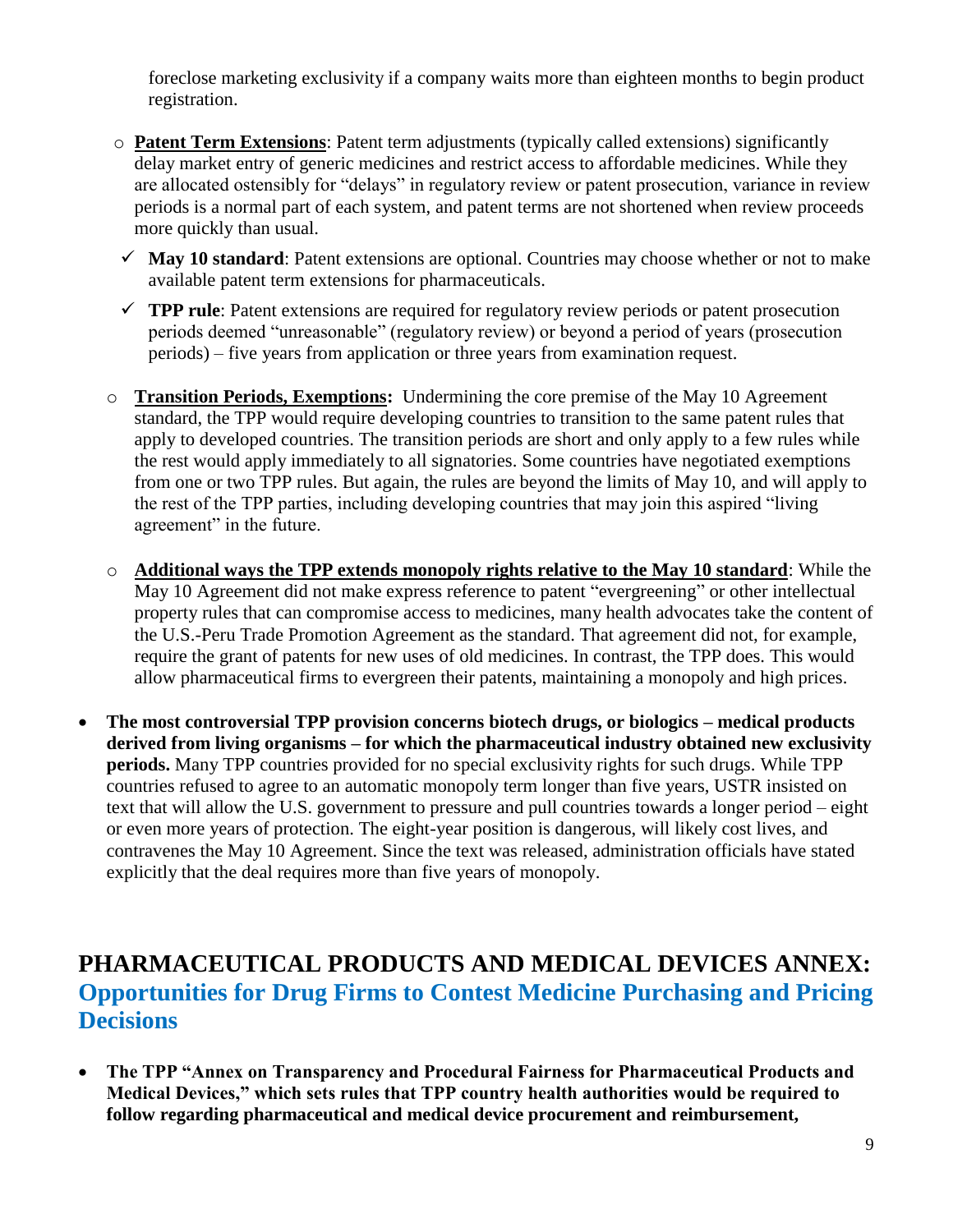**expressly names the Centers for Medicare & Medicaid Services (CMS) as covered by its text:**  "…with respect to CMS's role in making Medicare national coverage determinations." Medicare's national coverage determinations include whether Medicare Part A and Part B will pay for an item or service. Among other things, Parts A and B cover drugs administered in a hospital or a physician's office and durable medical equipment

- **Under the TPP, CMS determinations would be subject to a series of procedural rules and principles, the precise meaning of which are not clear and perhaps not knowable.** Pharmaceutical companies could attempt to exploit the general language of the Annex to mount challenges to Medicare and health programs in many TPP negotiating countries. The Annex may potentially constrain future policy reforms, including the ability of the U.S. government to curb rising and unsustainable drug prices.
- **The USTR claims that Medicare today is fully compliant with the proposed provisions of the TPP. Yet the ambiguous language of the TPP leaves our domestic healthcare policies vulnerable to attack by drug and device manufacturers**. For example:
	- o Could companies use the Annex to compel Medicare to cover expensive products without a corresponding benefit to public health? Medicare reimbursement is limited to products that are "reasonable and necessary" for treatment. But the TPP "recognize[s] the value" of pharmaceutical products or medical devices through the "operation of competitive markets" or their "objectively demonstrated therapeutic significance," regardless of whether there are effective, affordable alternatives.
	- o The TPP also requires countries to make available a review process for healthcare reimbursement decisions. Medicare national coverage determinations allow for appeals, but only in a limited set of circumstances. Might this conditional appeal process be construed as insufficient, if companies argue the TPP grants them an unconditioned right to review?
	- o The TPP mandates that parties provide opportunities for applicants to comment on reimbursement considerations "at relevant points in the decision-making process." Though Medicare national coverage determinations allow for comments in certain stages of the process, these determinations may be vulnerable to legal challenge depending on the construction of "relevant points."
- **In addition to its application to Medicare Parts A and B, the Annex would apply to any future efforts related to national coverage determinations by the CMS, including potential Medicare Part D reforms.** In response to soaring drug coasts, advocates have increasingly called on the government to enable the Secretary of Health and Human Services to negotiate the price of prescription drugs on behalf of Medicare beneficiaries. Vital to this reform would be the establishment of a national formulary, which would provide the government with substantial leverage to obtain discounts. The development of such a national formulary would be subject to the requirements of the TPP. These procedural requirements would pose significant administrative costs, enshrine greater pharmaceutical company influence in government reimbursement decision-making and reduce the capability of the government to negotiate lower prices.
- **The inclusion of the Annex could bolster the case of a pharmaceutical company suing the United States under the TPP's ISDS regime.** A foreign pharmaceutical company that has launched an investor-state suit against a government for a reimbursement decision could use the Annex to demonstrate the basis for establishing legitimate expectations for certain treatment that a government decision has frustrated.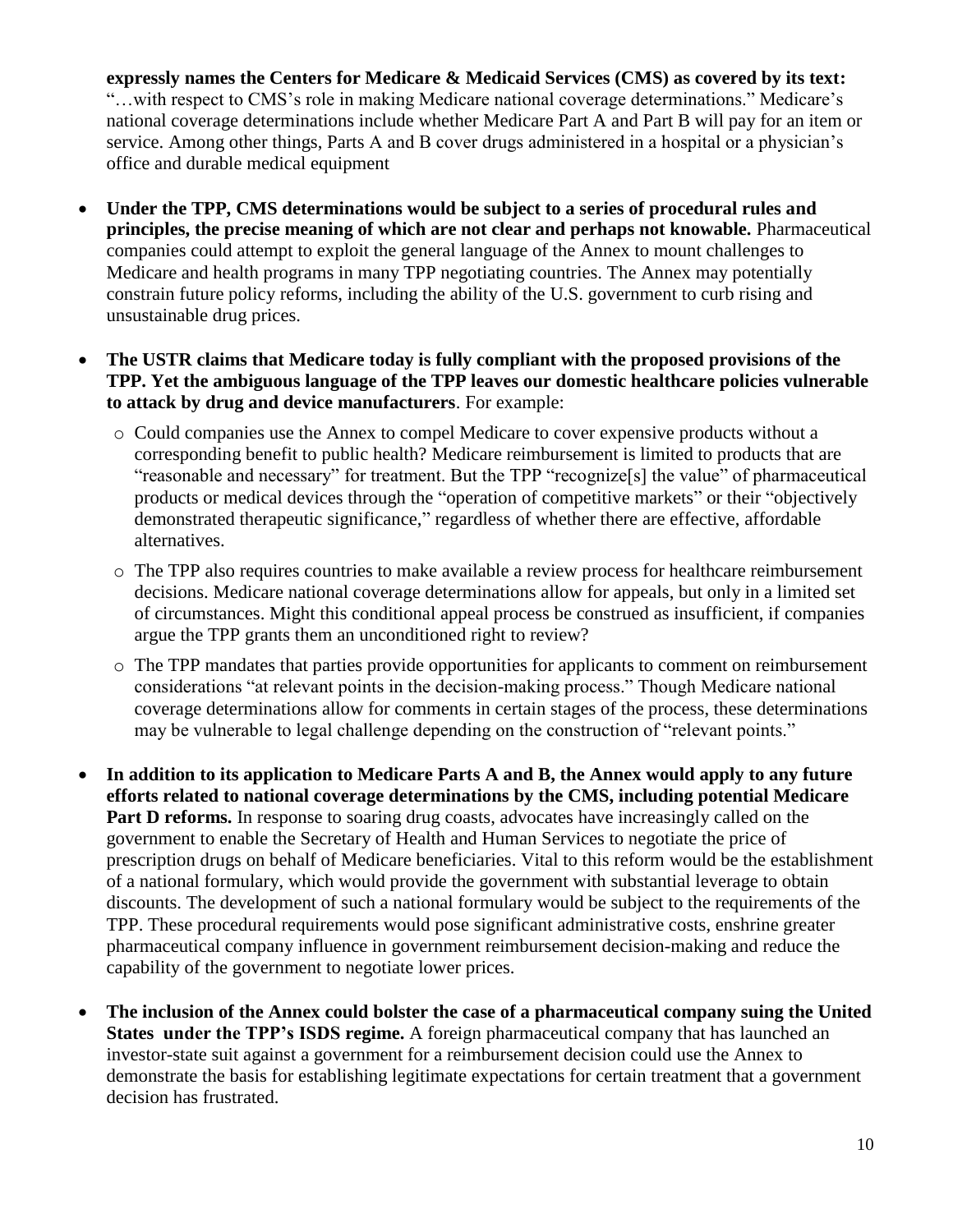## **INTELLECTUAL PROPERTY – COPYRIGHT PROVISIONS: Undermines Internet Freedom, Privacy By Tipping Balance Away from Users and Public Interest**

- **The final TPP text threatens to lock the United States into its current broken copyright rules that undermine access to knowledge, creativity and autonomy over digital devices and content, and the TPP will export these rules around the world.**
- **TPP copyright provisions will create even more legal uncertainty over the right of anyone to tinker with their devices that contain software or digital content.**
- **Communities that will be most adversely affected: students, teachers, librarians, archivists, researchers, hobbyists, students, journalists and whistleblowers.**
- **Fair use is left out of the TPP**: Instead, there are weak provisions on upholding the public interest. There is no binding requirement that signatory countries enact necessary safety valves to copyright's restrictions. This further tips the balance away from public interest concerns and towards the interests of rightsholders, undermining general rights to access knowledge and participate in and comment on existing cultural works.
- **Expansion of excessive copyright terms**: **The TPP extends copyright terms for six of the 12 negotiating countries by another 20 years.** This comes as a huge cost for public access to culture, while there has been no empirical evidence that this incentivizes the creation of creative works. This eats away at the public domain, which is critical as a cultural commons from which people can adapt and build upon existing works. This would exacerbate the orphan works problem, where works whose authors has deceased or have gone missing become difficult or nearly impossible to find or access.
- **Bans tinkering with software and digital devices**: Digital rights management (DRM), also known as technological protection measures, is encryption that comes on an increasing number of digital devices and content. DRM is designed to restrict owners from tampering with or changing the underlying product. The TPP prohibits the circumvention of DRM and criminalizes those who share the knowledge or tools to do so. Such provisions impact people's ability to tinker with or repair their own phones, video game consoles, computers, and increasingly on everyday machines like kitchen appliances and cars. Similar prohibitions against the removal of rights management information are also enforced, making life more difficult for those who quote, reference or sample existing works.
- **Heavy-handed criminal enforcement and civil damages**: Countries will be compelled to enact or maintain high penalties and damages that are grossly disproportionate to the actual loss to the rightsholders. It also empowers law enforcement to seize or destroy "materials or implements" used in the alleged infringing activity. Excessive penalties lead to a chilling effect on innovators and everyday people who wish to try and access or use existing copyrighted works. This could lead to a family's home computer becoming seized simply because of its use in sharing files online, or for ripping Blu-Ray movies to a media center.
- **Dangerously vague, severe punishment for trade secrets revelations**: Provisions criminalize anyone who gains access to or discloses a trade secret held in a computer system. There are no exceptions for cases where the disclosed information may serve the public interest. This could be used to criminalize investigative journalists or whistleblowers who reveal corporate wrongdoing through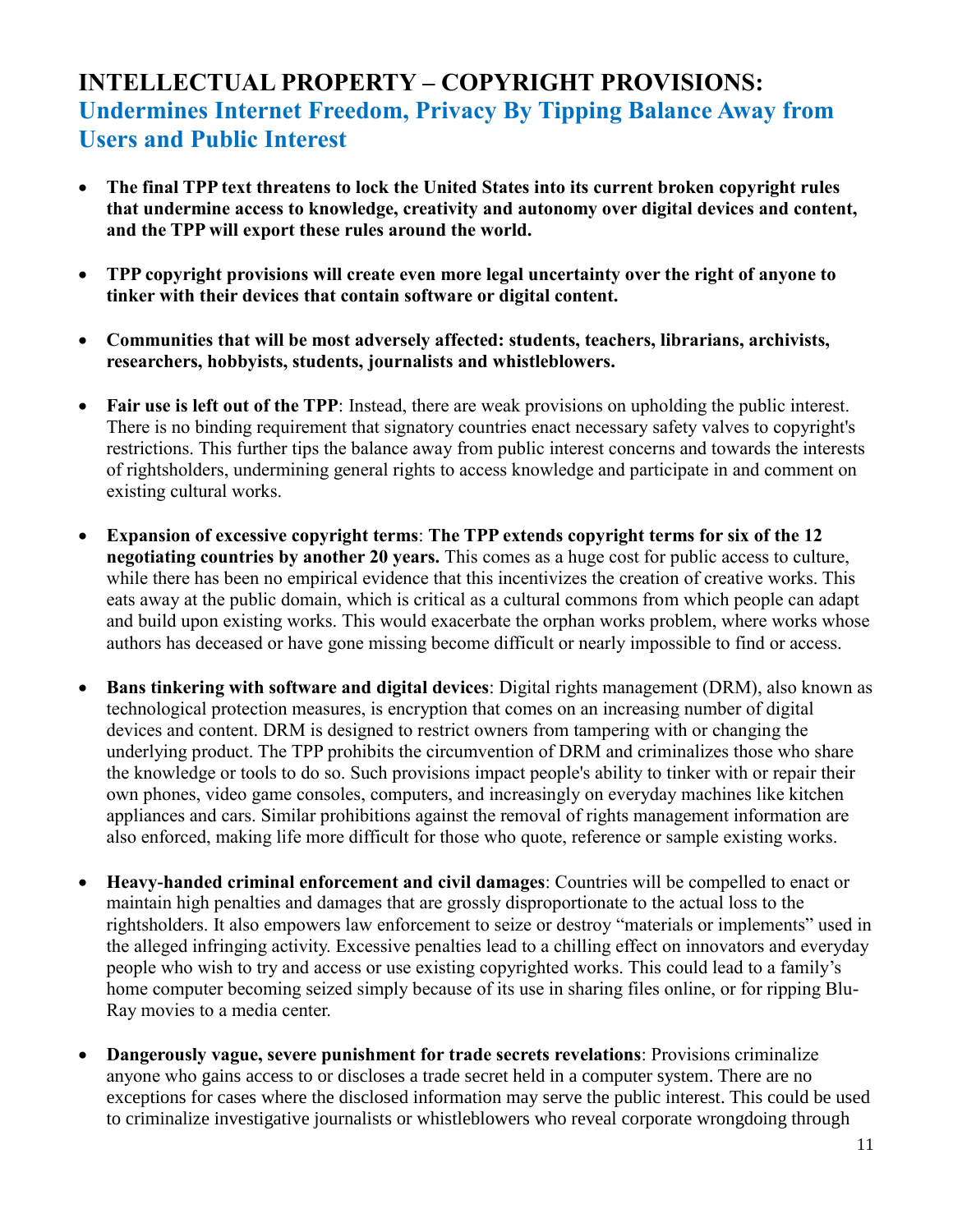any online or digital means. Such provisions echo the draconian Computer Fraud and Abuse Act in the United States.

- **Undermining online privacy and helping trademark owners to seize domains**: The United States has repeatedly committed to an open, multi-stakeholder model of Internet governance for domain name policy, yet the TPP undermines this by requiring countries to provide databases of contact information of domain name registrants and to adopt an extrajudicial system for resolving disputes over domain names that privileges trademark owners over users. This means owners of websites would be unable to shield themselves from identity thieves, scammers, harassers, and copyright and trademark trolls. It also overrides the bottom-up processes that TPP countries have evolved to manage their own processes for resolving domain name disputes.
- **Further enforcing rules that enable censorship by copyright takedown**: The United States already has a system for dealing with infringement allegations of live online content – the copyright holder sends a notice to the website or platform, and the service must remove it immediately and enable the user to contest the takedown. The burden of proof is on the user to show that their use of the work is not infringing. Provisions requiring Internet service providers to take measures to combat infringement may compel increasing use of algorithms or "bots" to scan works for its inclusion of copyrighted content, where even non-infringing uses of works (such as when it is a fair use) are taken down from the Internet. Overall, it incentivizes web platforms to take down content in order to avoid liability, despite the legality of the contested content.

#### **INVESTMENT CHAPTER: Expanded List of Policies Exposed to Attack by 9,200 Foreign Firms Newly Empowered to Use ISDS Against the U.S.**

- **Contrary to administration claims that the TPP's Investment Chapter would limit the uses and abuses of the controversial ISDS regime, much of the text replicates, often word-for-word, the most provocative terms found in past U.S. ISDS-enforced pacts.** Worse, the TPP would expand the controversial ISDS regime that elevates individual foreign investors to equal status with the 12 sovereign governments signing the deal. Many fixes and reforms included in a 2012 leaked draft version of the Investment Chapter have been eliminated. The final TPP text does include some new verbiage seemingly designed to counter the growing political blowback against ISDS. While the tone is different in some provisions, in practice the TPP's binding legal language does not constrain ISDS tribunals from making ever-expanding interpretations of the rights countries owe foreign investors and thus the compensation they can be ordered to pay foreign firms.
- **Contrary to Fast Track negotiating objectives, the TPP would grant foreign firm greater rights that domestic firms enjoy under U.S. law and in U.S. courts.** One class of interests – foreign firms – could *privately enforce* this public treaty by **skirting domestic laws and courts** to challenge U.S. federal, state and local decisions and policies on grounds not available in U.S. law, and do so before extrajudicial tribunals authorized to order payment of unlimited sums of taxpayer dollars. Under the TPP, compensation orders could include the "expected future profits" a tribunal surmises that an investor would have earned in the absence of the public policy it is attacking.
- **TPP would expand U.S. ISDS liability by widening the scope of domestic policies and government actions that could be challenged**. *For the first time in any U.S. free trade agreement*: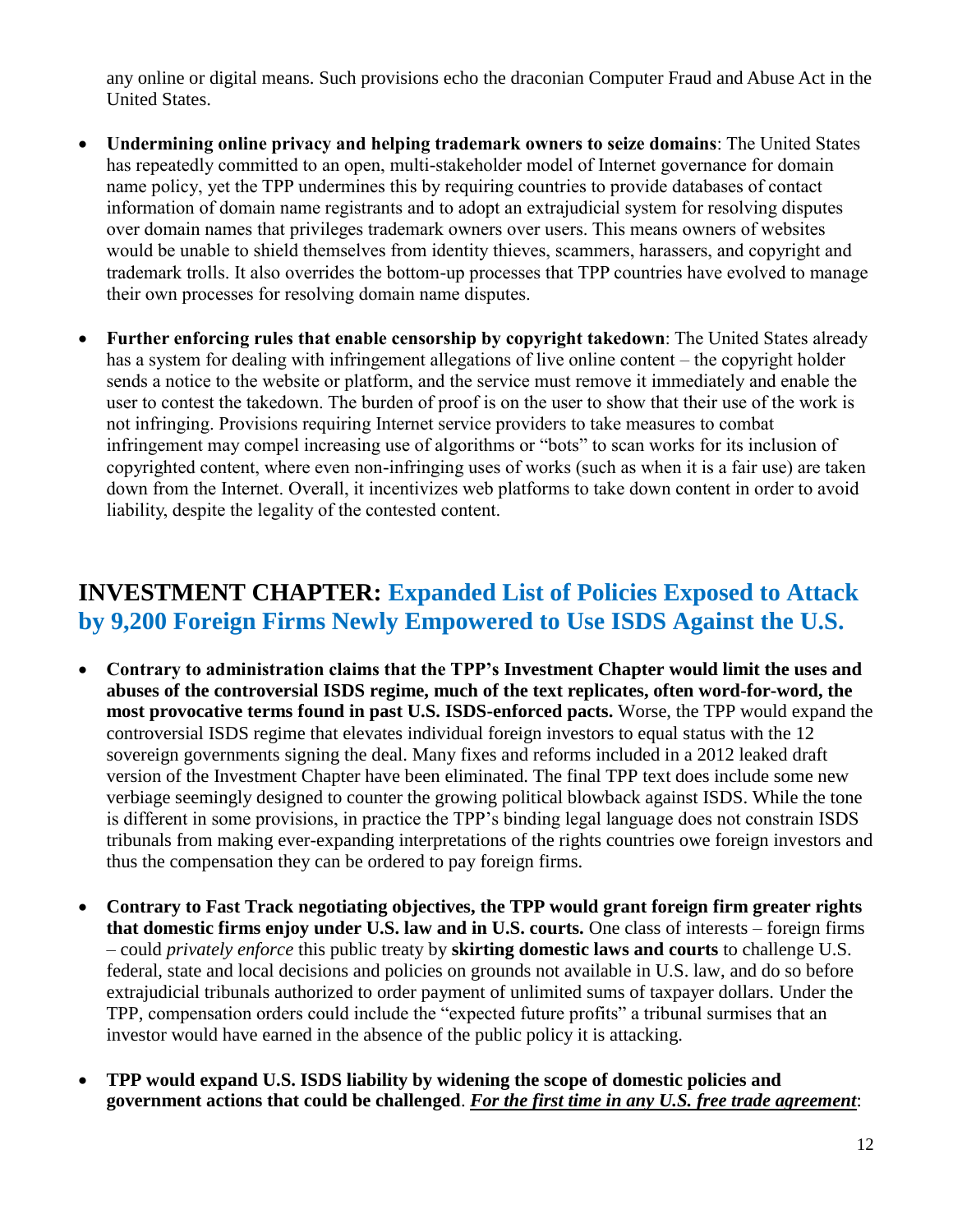- o **The provision used in most successful investor compensation demands would be extended to challenges of financial regulatory policies.** The TPP would extend the "minimum standard of treatment" obligation to the TPP Financial Services Chapter's terms, allowing financial firms to challenge policies as violating investors' "expectations" of how they should be treated. The "safeguard" that the USTR claims would protect such policies repeats an ambiguously written WTO provision that has not been accorded significant deference in the past.
- o **Pharmaceutical firms could use the TPP to demand cash compensation for claimed violations of WTO rules on creation, limitation or revocation of intellectual property rights**. Currently, WTO rules are not privately enforceable by investors.
- **With Japanese, Australian and other firms newly empowered to launch ISDS attacks against the United States, the TPP would** *double* **U.S. ISDS exposure. More than 1,000 additional corporations in TPP nations, which own more than 9,200 subsidiaries here, could newly launch ISDS cases against the United States.** Currently, under ALL existing U.S. investor-state-enforced pacts, about 9,500 U.S. subsidiaries for foreign firms have such powers. Almost all of the 50 past U.S. ISDS-enforced pacts are with developing nations with few investors here. That is why the United States has managed largely to dodge ISDS attacks to date. But, the TPP would subject U.S. policies and taxpayers to an unprecedented increase in ISDS liability at a time when the types of policies being attacked and the number of ISDS case are surging. Just 50 known cases were launched in the regime's first three decades combined while about 50 claims were launched in *each* of the last four years.
	- o **The TPP also would newly empower more than 5,000 U.S. corporations to launch ISDS cases against other signatory governments on behalf of their more than 19,000 subsidiaries in those countries.** (These are firms not already directly covered by an ISDS-enforced pact between the United States and other TPP governments.)
- **U.S. negotiators succeeded in pressuring other TPP nations to empower foreign investors to bring certain sensitive contract disputes with TPP signatory governments to ISDS tribunals, instead of resolving such matters in domestic courts.** This includes disputes with the federal government about natural resource concessions, government procurement projects for construction of infrastructure projects and contracts relating to the operation of utilities. **TPP ISDS tribunals would not meet standards of transparency, consistency or due process common to TPP countries' domestic legal systems or provide fair, independent or balanced venues for resolving disputes** (Section B). *Contrary to claims that the process was "reformed":*
	- o **TPP tribunals would still be staffed by three private sector attorneys allowed to rotate between acting as "judges" and as advocates for investors** launching cases. Such dual roles would be deemed unethical in most legal systems.
	- o **The TPP text has no requirement for tribunalists to be independent or impartial.** Rather, the text relies on weak impartiality rules set by the arbitration venues themselves.
	- o **The text does not include new conflict of interest rules for tribunalists.** TPP negotiators punted a so-called "Code of Conduct" for ISDS tribunalists to a side agreement to be created and put in place before the pact goes into effect (Article 9.21.6). Whether such rules will be effective with respect to tribunalists' direct conflicts of interest is an open question. It seems improbable that Congress and the public will get to evaluate the rules and how enforceable they will be before votes to approve the pact. However, even if the Code of Conduct were to stop the outrageous practice of lawyers with direct financial interests in the companies and issues involved being allowed to serve as "judges," the TPP text does not address the bias inherent in the ISDS system and underlying the business model of lawyers engaged in this field: ISDS tribunalists have a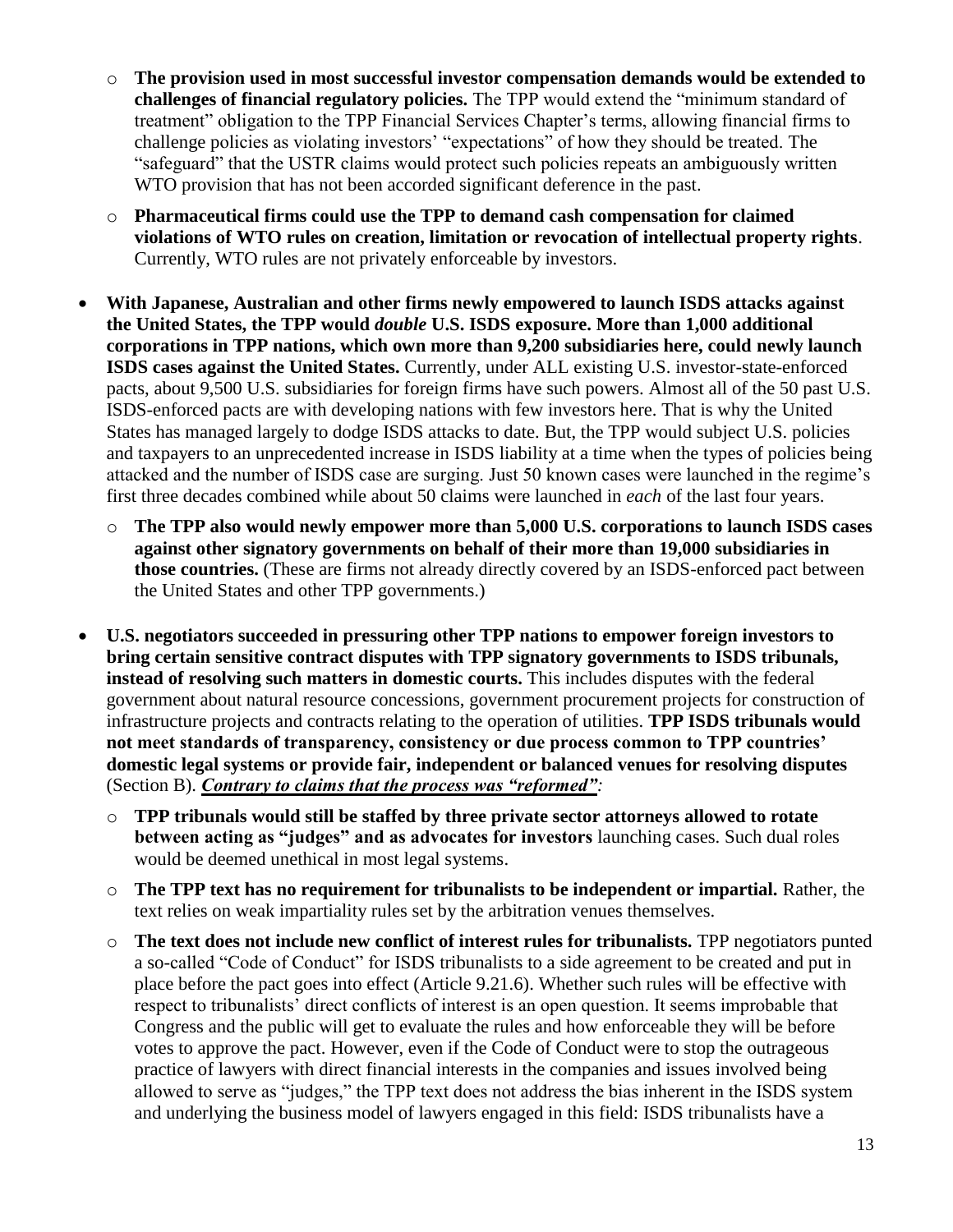structural incentive to concoct fanciful interpretations of foreign investors' rights and order compensation to increase the number of investors interested in launching new cases and enhance the likelihood of being selected for future tribunals.

- o **The provisions on expedited dismissal of "frivolous" cases replicate the language included in U.S. pacts since the Bush II administration with respect to timelines for such claims and tribunals' authority to order claimants to pay costs for dismissed cases.** The only new term makes explicit a factor (that a claim is "manifestly without legal merit") that is inherent in the standard for expedited dismissal that has been included in past U.S. pacts and in the TPP: that "a claim submitted is not a claim for which an award in favour of the claimant may be made…"
- o **There is no system of outside appeal on the merits of a decision. Nor is an appellate body established within TPP**. The text retains tribunalists' full discretion to determine how much a government must pay an investor. This can include claims for the "expected future profits" the tribunal surmises would have earned in the absence of the policy under attack. ISDS tribunals have ordered billions in compensation under existing U.S. pacts alone for toxic bans, land-use policies, financial stability measures, forestry rules, water services, economic development policies, mining restrictions and more. Pending claims under U.S. pacts total more than \$25 billion.
- o **There is no "exhaustion" requirement – that foreign firms seek redress in domestic legal and administrative venues before resorting to ISDS.** Instead, foreign investors can forum shop.
- o **Even when governments win, under TPP rules they can be ordered to pay for the tribunal's costs and legal fees, which average \$8 million per case.**
- **TPP does not include the promised "reforms" of the substantive foreign investor rights underlying egregious past rulings.** 
	- o **The TPP retains the "Minimum Standard of Treatment" and "Indirect Expropriation" language from past U.S. pacts that grants foreign investors** "rights" to not have expectations frustrated by a change in government policy. Under the TPP, it does not matter if the changed policy came in response to a new financial crisis or health discovery or environmental catastrophe, *or if it applies to domestic and foreign firms alike.*
	- o **There are no new safeguards that limit ISDS tribunals' discretion to issue ever-expanding interpretations of governments' obligations to investors and order compensation on that basis.** The text reveals virtually identical "limiting" annexes and terms that were included in U.S. pacts since the 2005 Central America Free Trade Agreement (CAFTA) that have failed to rein in ISDS tribunals. CAFTA tribunals have simply ignored the "safeguard" annexes that are replicated in the TPP and as with past pacts, in the TPP such tribunal conduct is not subject to appeal.
	- o **The TPP includes an overreaching definition of "investment" that would extend the coverage of the TPP's expansive substantive investor rights far beyond "real property," permitting ISDS attacks over government actions and policies related to financial instruments, intellectual property, regulatory permits and more.** Proposals to narrow the definition of "investment," and thus the scope of policies subject to challenge, that were included in an earlier version of the text that leaked have been eliminated.
	- o **The lack of robust "denial of benefits" provisions would allow firms from non-TPP countries and firms with no real investments to exploit the extraordinary privileges the TPP would establish for foreign investors.** This includes firms from non-TPP countries that have incorporated in a TPP signatory country. Thus, for instance, one of the many Chinese state-owned corporations in Vietnam and Malaysia (that also have U.S. investments), could "sue" the U.S.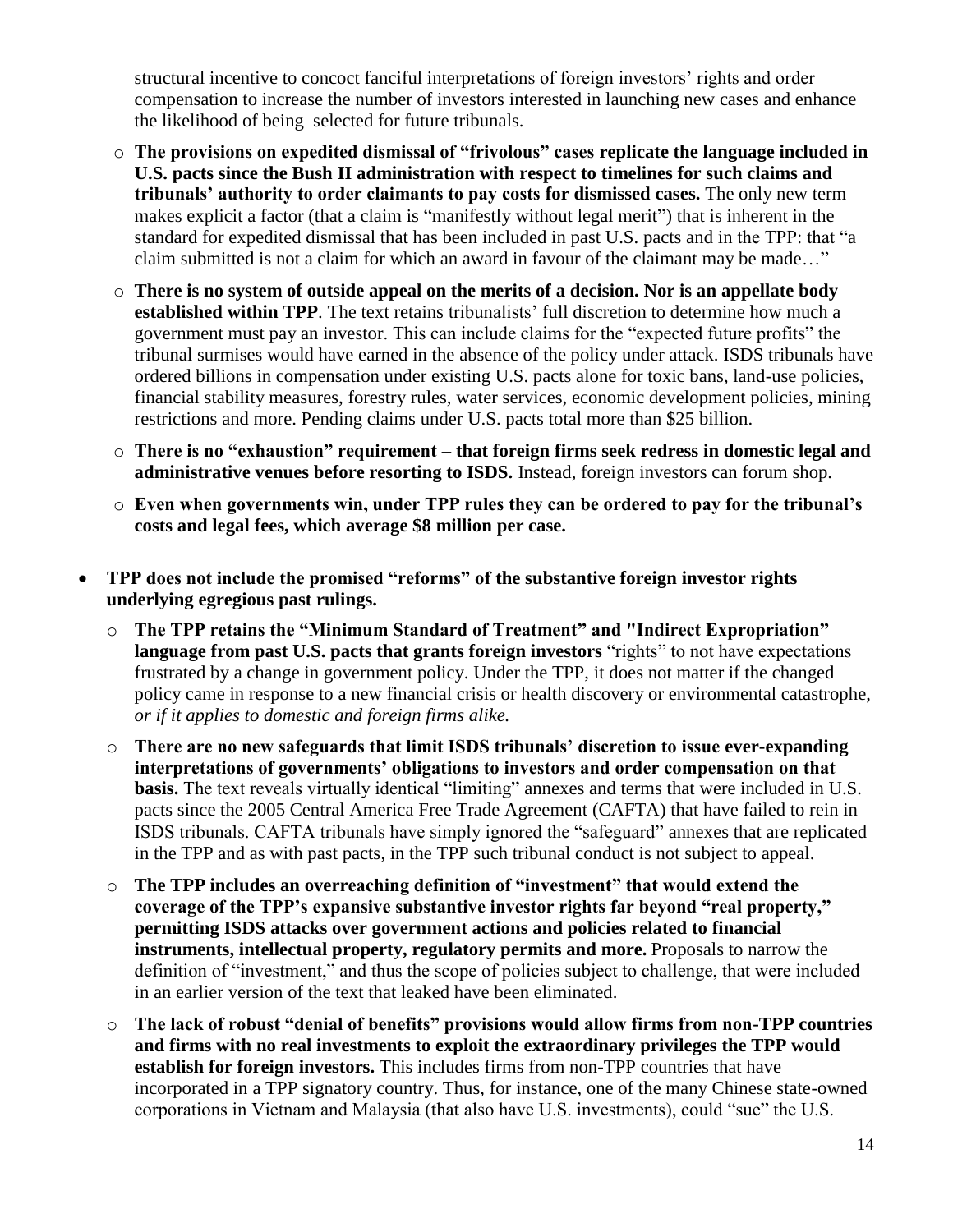government under this text. Language limiting investors to those that have "substantial business activities" is not defined, and tribunals have been willing to consider very minimal investments in host states as conferring nationality for the sake of gaining treaty protections.

- **Proposals included in leaked earlier drafts to extend even the TPP's weak general exceptions for environmental and health policies to the Investment Chapter were rejected**. Instead of real safeguards to stop attacks on nations' environmental, health and other regulatory policies, the TPP text replicates the same self-cancelling provision included in past U.S. pacts, although with more policy types listed. The provision, which limits the rule of construction to only environmental and other policies that *already are consistent* with the agreement, makes the measure meaningless. A safeguard is only needed to protect policies that would otherwise violate the agreement's rules. The relevant provision (Article 9.15) reads "Nothing in this Chapter shall be construed to prevent a Party from adopting, maintaining or enforcing any measure **otherwise consistent** [emphasis added] with this Chapter that it considers appropriate to ensure that investment activity in its territory is undertaken in a manner sensitive to environmental, health or other regulatory objectives."
- **The only meaningful new ISDS safeguard included in the final TPP text is a carve-out for tobacco-related public health measures that allows countries to elect to remove such policies from being subject to ISDS challenges, either in advance or once a policy is attacked**. Leading health groups, pro-free-trade former New York City mayor Michael Bloomberg and TPP nations like Malaysia pushed for years for more expansive terms. These proposals would have prevented all TPP challenges to tobacco-related health policies, including by other governments and would have excluded tariff cuts on unprocessed tobacco and tobacco products that would result in the lowering of the price of cigarettes. The final tobacco provision makes clear that government-to-government challenges to tobacco control measures are allowed as is tariff elimination on tobacco and tobacco products. But even with these unfortunate limitations, the final provision is considerably better than past ISDS tobacco control exception proposals. It provides an example of how a meaningful trade pact safeguard against ISDS attacks could be structured. That said, because the TPP's Investment Chapter includes a Most Favored Nations provision, a tobacco company could demand the better investor rights provided in other ISDS-enforced investment agreements the regulating country has enacted. (Indeed, the TPP tobacco language was motivated in part by various subsidiaries of Phillip Morris using the ISDS clauses of various countries' ISDS-enforced agreements to attack Australian and Uruguayan tobacco control policies.) However, even with those not insignificant caveats, this real carve-out from ISDS liability for various forms of health-related tobacco control policies makes apparent how ineffective and meaningless the chapter's language advertised by the White House as protecting other health policies and the environment actually is (Article 9.15). The tobacco provision also begs the question why only tobacco control policies are excluded from ISDS attacks, given no other provision of the Investment Chapter nor the TPP's General Exceptions Chapter provides any meaningful safeguard or effective exception to stop ISDS attacks on other public health measures, from toxins bans to patent policies to pollution cleanup requirements. (For more on the TPP's tobacco-related provisions, see the text analysis from Action on Smoking and Health.)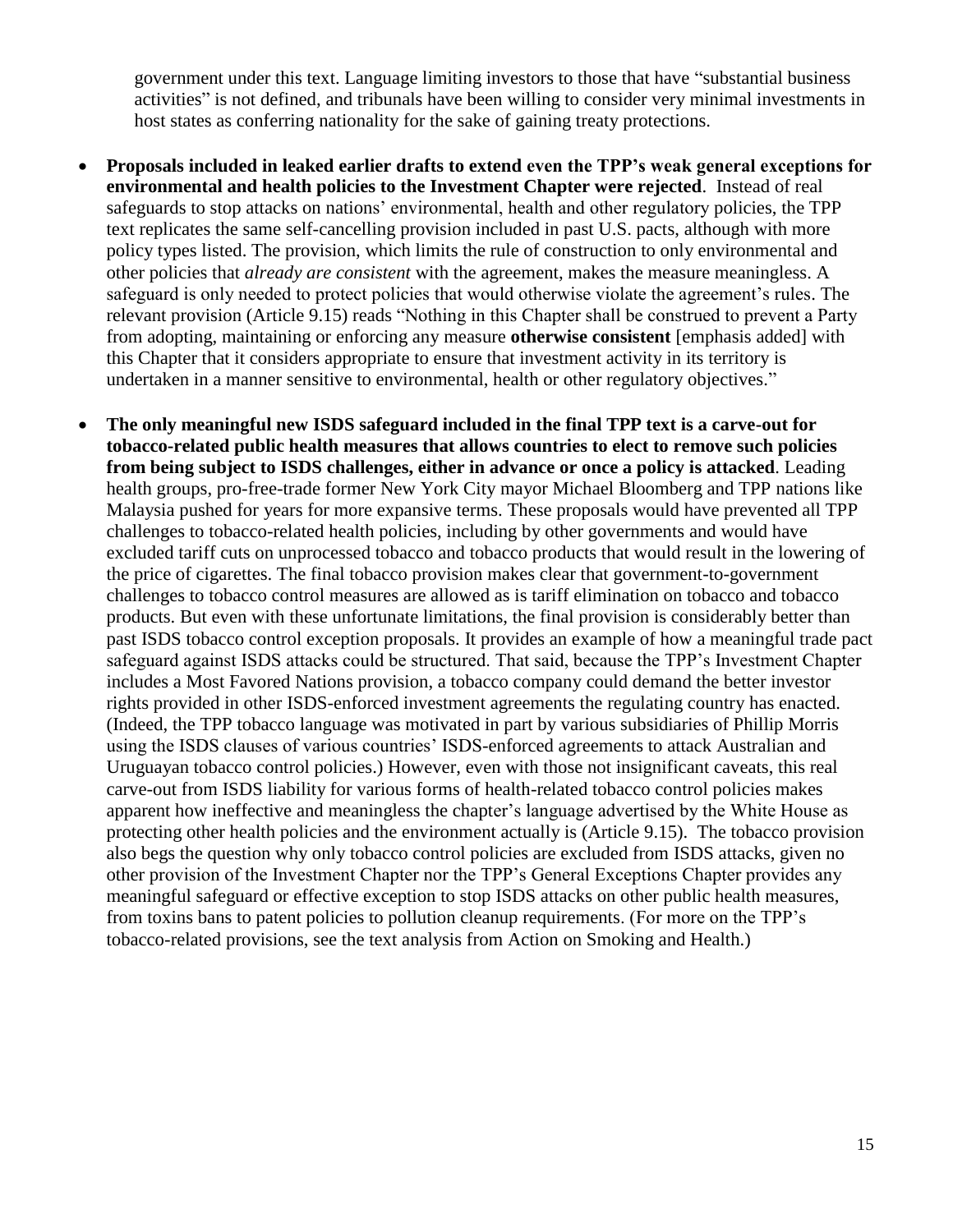## **LABOR CHAPTER: Vietnam, Malaysia Side Agreements a New Low, Labor Text Does Not Make Significant, Meaningful Improvements over Bush Standards that Have Not Improved Conditions**

- Firms that can operate in conditions in which International Labour Organization (ILO) core labor standards are not respected drive down wages and working conditions, drawing in additional investment, enabling social dumping of lower-priced goods, and suppressing wages and working conditions in other markets against which producers everywhere are forced to "compete."
- **Past trade agreements, even those that contain the so-called "May 10" provisions, failed to protect labor rights and reverse the race to the bottom. The TPP Labor Chapter does not make significant, meaningful improvements over the nearly decade-old George W. Bush era standard.** Rather, the side arrangements made with Vietnam, Malaysia and Brunei represent a new low. The "achievements" touted by USTR appear to be of limited value.
- **The vast majority of the recommendations made by organized labor were completely ignored. A sampling of labor asks omitted from the TPP**:
	- o To improve compliance and enforceability, define the core labor standards, e.g., by referring to ILO Conventions.
	- o To protect workers and raise wages, require that Parties not waive or derogate from *any* of their labor laws (laws implementing either ILO Core Conventions or acceptable conditions of work) – regardless of whether the breach occurred inside or outside of a special zone.
	- o To protect workers and raise wages, define "acceptable conditions of work" more broadly to include such concepts as payment of all wages and benefits legally owed and compensation in cases of occupational injuries and illnesses.
	- o To increase compliance with labor obligations, include commitments aimed at ensuring effective labor inspections.
	- o To increase compliance with labor obligations, allow a petitioner to make a complaint based on a single egregious violation, rather than waiting for a "sustained or recurring course of action" to occur.
	- o To remove requirement that violations must be in a manner affecting trade or investment between the parties, which leaves out most public sector workers.
	- o To prevent abuse of vulnerable workers and a spiral to the bottom in wages and working conditions, ensure migrant workers receive the same rights and remedies as a country's nationals.
	- o To prevent human trafficking and forced labor, establish enforceable rules for international labor recruiters.
	- o To ensure timely enforcement and reduce unwarranted delays, establish clear, universal timelines for consideration of labor complaints.
	- o To reduce excessive discretion to ignore or delay labor complaints, require that a Party that has received a meritorious complaint will promptly and zealously pursue the case (to avoid years-long delays like those confronted in the Guatemala and Honduras cases).
	- o To help raise standards across the region, create an independent labor secretariat that researches emerging labor issues and reports on best practices and establish Trans-Pacific works councils for firms operating in more than one TPP country.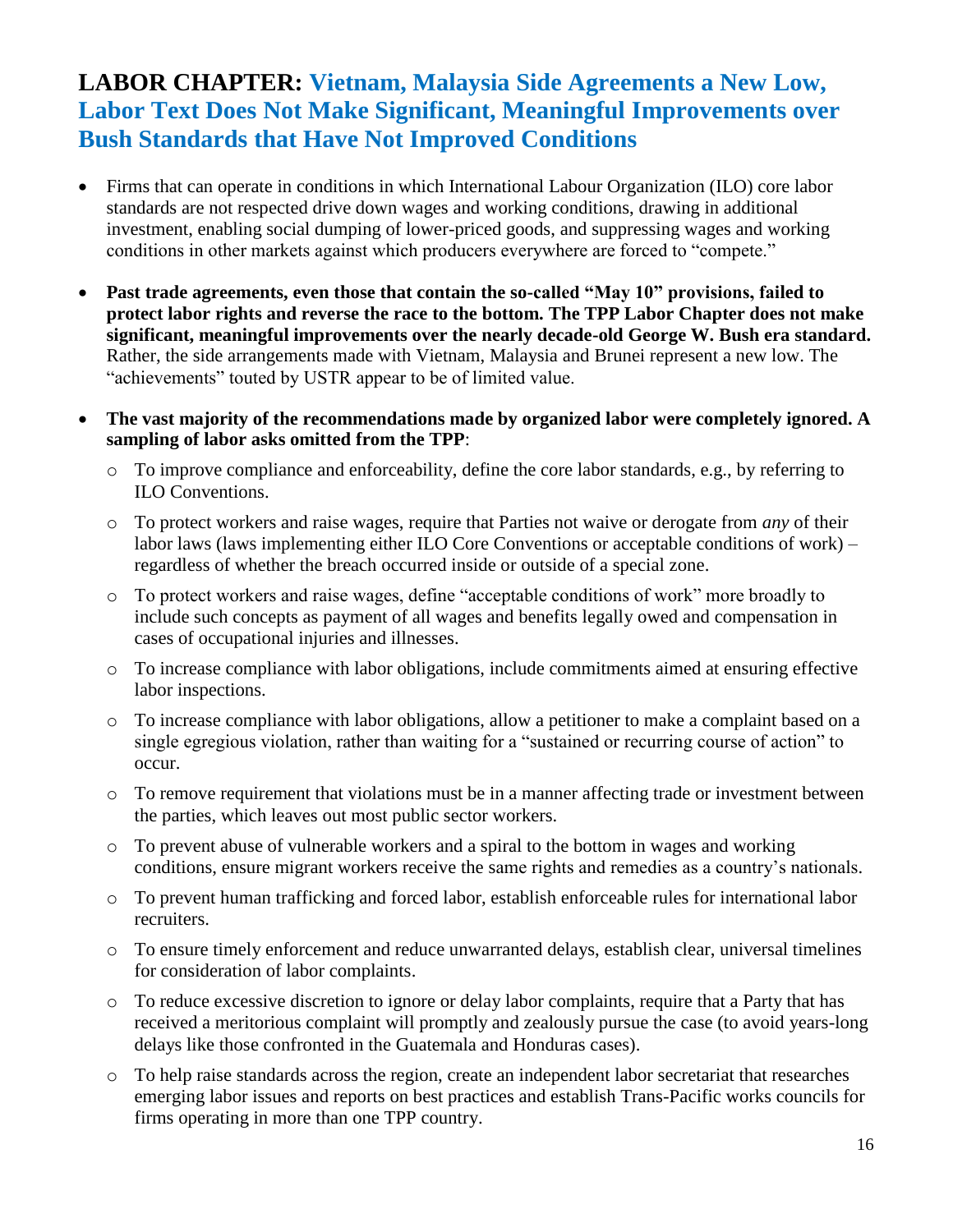#### **Instead, the USTR made minor changes likely to have little impact:**

- o The commitment to "discourage" trade in goods made with forced labor is not equivalent to a commitment to prohibit trade in such goods. It could be met by hanging a poster, for example.
- o The commitment to have laws regarding acceptable conditions of work fails to set standards for such laws. The minimum wage in Brunei could be a penny an hour, for example.
- o The commitment not to waive or derogate from laws implementing acceptable conditions of work in an Export Processing Zone leaves most TPP workers unprotected. The commitment is too narrow to be of clear value to workers.
- o Too much of the new text (vis a vis "May 10") relies on legally imprecise language like "may" and "endeavor to encourage". Such language, which is aspirational rather than obligatory, does not provide the clear protections workers in the region need to organize, collectively bargain, and raise their wages in a safe and just working environment. Aspirational language will not help build new markets for U.S. products.
- **Analysis of the country specific plans to follow in the coming days, but we note with great disappointment the lack of any plan for Mexico,** which is and has long been woefully out of compliance with international labor standards. To be clear, we maintain that no country should get TPP benefits until it complies with all the obligations of the TPP, including its labor standards.

## **MARKET ACCESS**: **Where is the Upside for U.S. Workers and Producers Because Downside is Clear**

- The TPP lowers U.S. tariffs to zero, giving our competitors unfettered access to the U.S. market while some other countries are allowed dramatically longer periods of time to open their markets.
- The ability of other countries, like Vietnam, to maintain their tariffs for significant periods of time will provide further incentives for U.S. companies to outsource production, offshore jobs and use Vietnam as an export platform to send their products back to the United States. A good example of this is our experience with China where more than 45 percent of the products produced by foreigninvested enterprises are exported to the United States rather than sold to Chinese consumers.
- According to an initial analysis published in the Wall Street Journal, the U.S. market access concessions alone will increase the U.S. trade deficit in manufactured goods and autos and auto parts by more than \$55 billion dollars resulting in the loss of more than 330,000 jobs.
- Tariffs are not the only impediment to U.S. exports to TPP countries. The TPP countries with whom the U.S. does not have existing free trade agreements have utilized various market access impediments as well as maintain state-owned enterprises and non-market economic policies (Vietnam) to ensure the success of their companies. The TPP will do little to ensure that access for U.S. exports will increase to offset the flood of imports that are anticipated.
- Currency manipulation can ensure that any "market access" achieved in this chapter is undermined.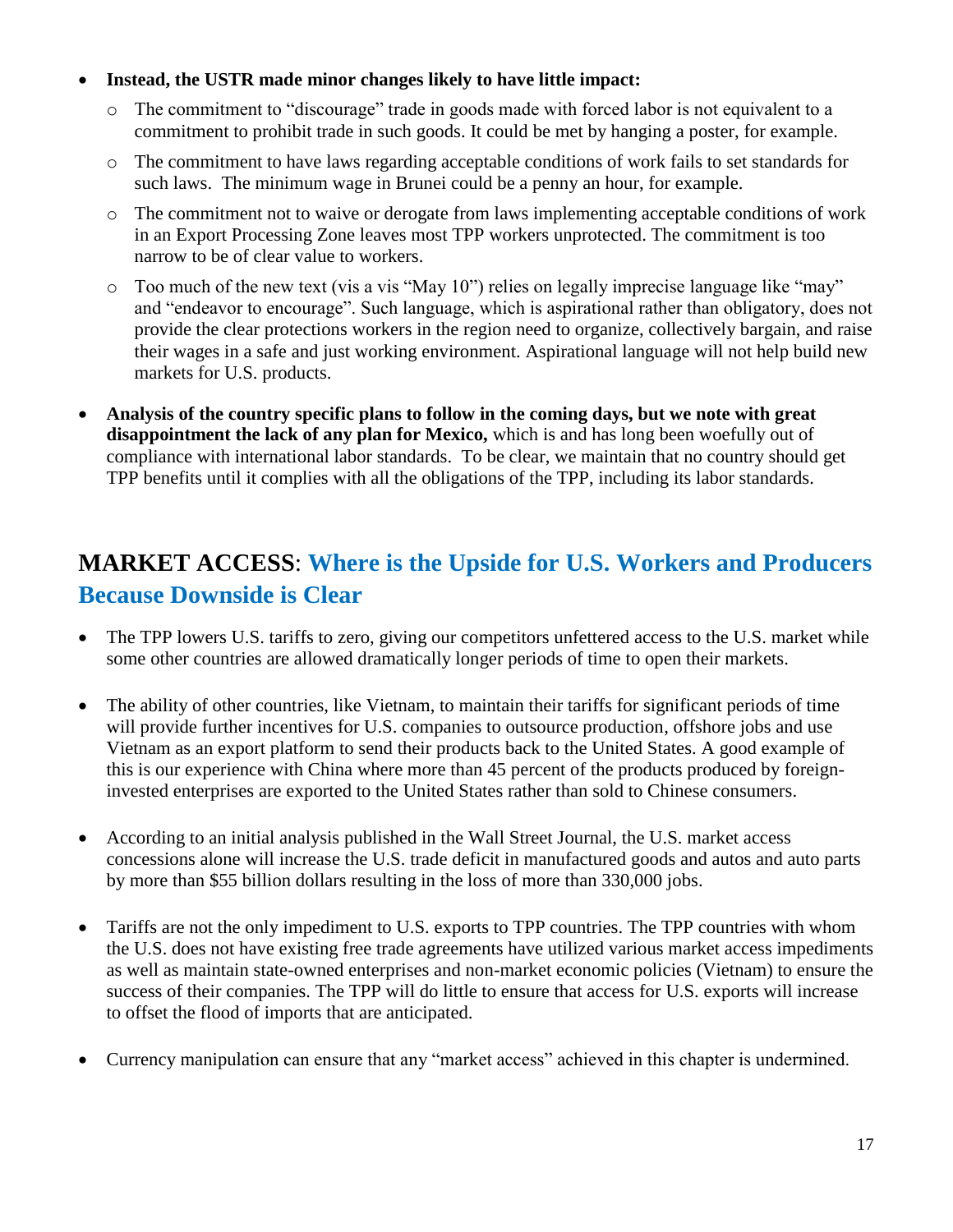# **PROCUREMENT CHAPTER: Rules on Buy America, Buy Local – America's Domestic Producers & Their Employees, Responsible Purchasing Policies Net Losers**

- Trade commitments that require the federal government to treat foreign bidders as if they were U.S. bidders undermine one of most important job creation tools: fiscal policy. Governments should be able to use stimulus funds to create jobs within their borders, and not be required to spend those funds to create jobs elsewhere – nor should developing countries be prevented from using their limited funds on domestic stimulus. That is why the AFL-CIO recommended omitting a Government Procurement chapter from the TPP.
- **The TPP gives bidders from Vietnam, Malaysia, Brunei, and other TPP countries expansive access to U.S. goods, services and construction contracts.**
- **It is not clear that responsible bidding criteria (such as a requirement that a bidder not have outstanding environmental clean-up obligations or the use of bonus points for bidders with better safety records) will be free from "barriers to trade" type challenges.**
- **Though the agreement does not cover state procurement at this time, the TPP requires that the Parties "commence negotiations with a view to achieving expanded coverage, including subcentral coverage" within three years.** Such provisions could undermine popular local and state preference programs.
- Given that USTR has not produced any studies showing that Government Procurement provisions in prior agreements are net job and wage winners for U.S.-based workers – despite repeated requests – we can only conclude that such evidence does not exist and that this entire chapter is a gain for global corporations, but not for U.S. workers.
- Partial List U.S. Procuring entities now open to TPP bidders (there are at least 93 specific procuring entities listed): Department of Transportation (in part), Department of Defense (in part), Department of Veterans Affairs, Department of State, Department of Agriculture (in part), Department of Homeland Security (in part), General Services Administration, The Smithsonian Institution, Federal Prison Industries, Inc., Federal Reserve System, Federal Communications Commission, Tennessee Valley Authority (except Malaysia).

# **RULES OF ORIGIN CHAPTER: ROOs, Particularly for Autos, Won't Promote Jobs in U.S., Or Wider TPP Area**

• The single most critical area where the rules of origin (ROOs) concern domestic production and the workforce is in the auto and auto parts sector. **The TPP dramatically lowers the existing North American Free Trade Agreement (NAFTA) requirement of 62.5 percent content (which itself did not work well and promoted a major production shift to Mexico) to a new 45 percent, TPPwide regional value content standard based on the net cost method. This is a substantial drop in**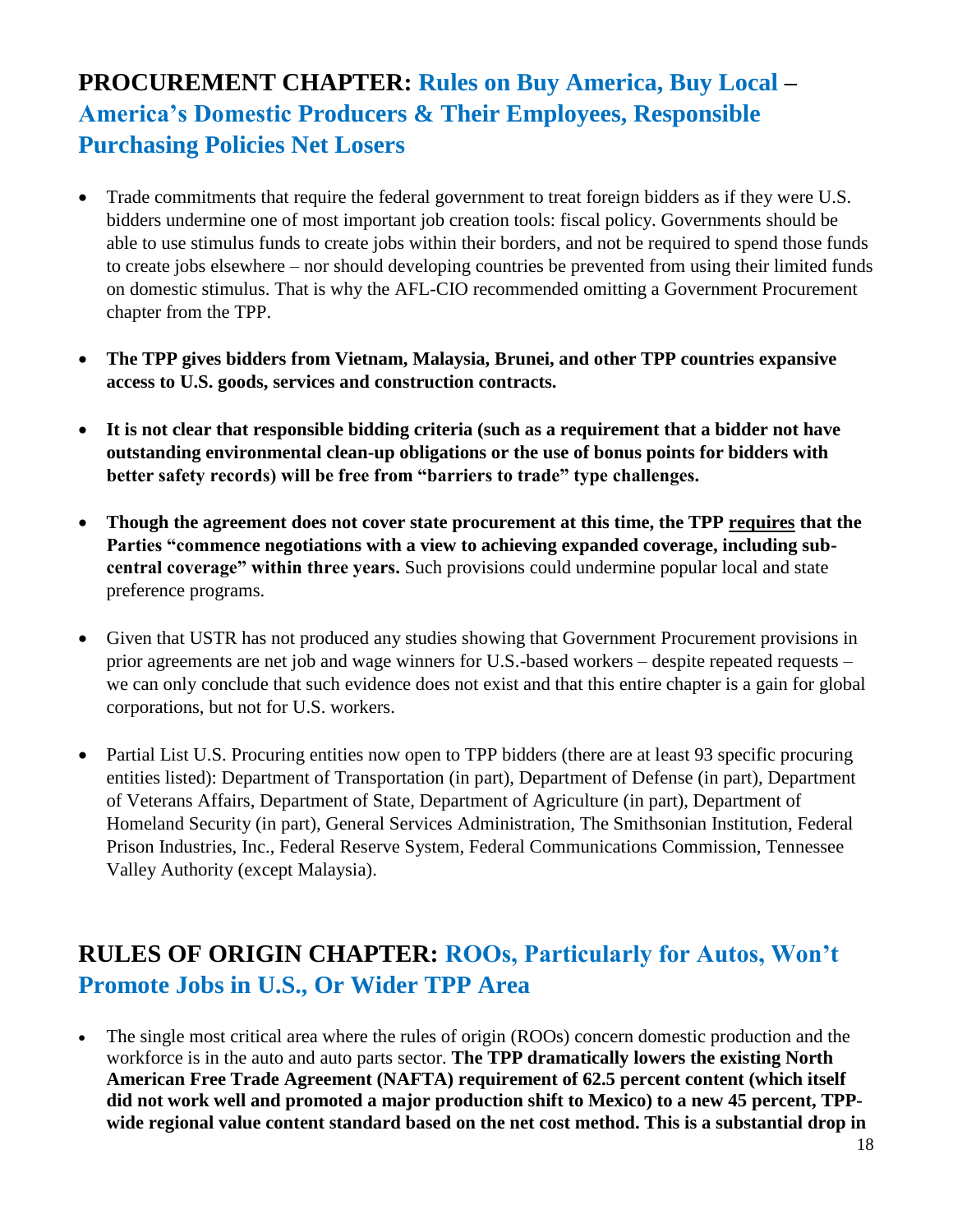**the requirement for content that will increase the percentage of parts from China and other non-TPP countries that could be in a vehicle and still qualify for the vast preferences of the Agreement.**

- o **Essentially, an auto with 55percent Chinese content could be considered to be Made in America or Made in the TPP under the provisions of the agreement**, qualifying for its tariff benefit while undermining the premise that somehow China would have to raise its standards in order to benefit from the TPP.
- **In the final days of the negotiations, the TPP text was modified to include a new provision that would grant preferences for additional parts that would be considered to be made by a TPP country whether or not they, in fact, were actually produced in those countries.** This new approach opens up a huge loophole that might, in fact, result in the stated 45 percent requirement actually being closer to 30-35 percent, making it the lowest rule of origin requirement of any FTA involving the United States.
	- o **This new provision establishes a standard that appears to be similar to a "deemed originating" standard** – **meaning many important auto parts will count as TPP-originating whether or not they actually came from a TPP country**. Parts subject to this weaker rule include certain body parts, glass and other items.
- **In addition, the rules of origin would potentially allow for further reductions in the value of the content that might have to come from a TPP country to qualify for the agreement's benefits: Parts that met the low thresholds in the agreement would then be considered to originate in the TPP, essentially then being considered to be 100 percent sourced in the TPP, driving the nominal 45 percent regional value content down even further.**
- **The** *Wall Street Journal* **published an initial estimate that the U.S. trade deficit in autos and auto parts would increase by \$23 billion, making it the single greatest loser of any sector.**
- **Finally, it is important to note that additional countries could "dock on" to this agreement in the future. Therefore, the ROO standard could prove to be weakened over time as more production is shifted to non-TPP countries, threatening U.S.-based auto supply chain jobs.**

# **SANITARY AND PHYTOSANITARY CHAPTER: Constraints on Food Safety Provisions**

- **New language on border inspection allows exporters to challenge border inspection procedures:**  The TPP contains specific language on border inspections that allow challenges to the U.S. border inspection system. Border inspections must be "limited to what is reasonable and necessary" and "rationally related to available science," which allows challenges to the manner in which inspections and laboratory tests are conducted.
- **New language allows exporters to challenge specific detentions at the border for food safety problems:** New language that replicates the industry demand for a so-called Rapid Response Mechanism that requires border inspectors to notify exporters for every food safety check that finds a problem and give the exporter the right to bring a challenge to that port inspection determination. This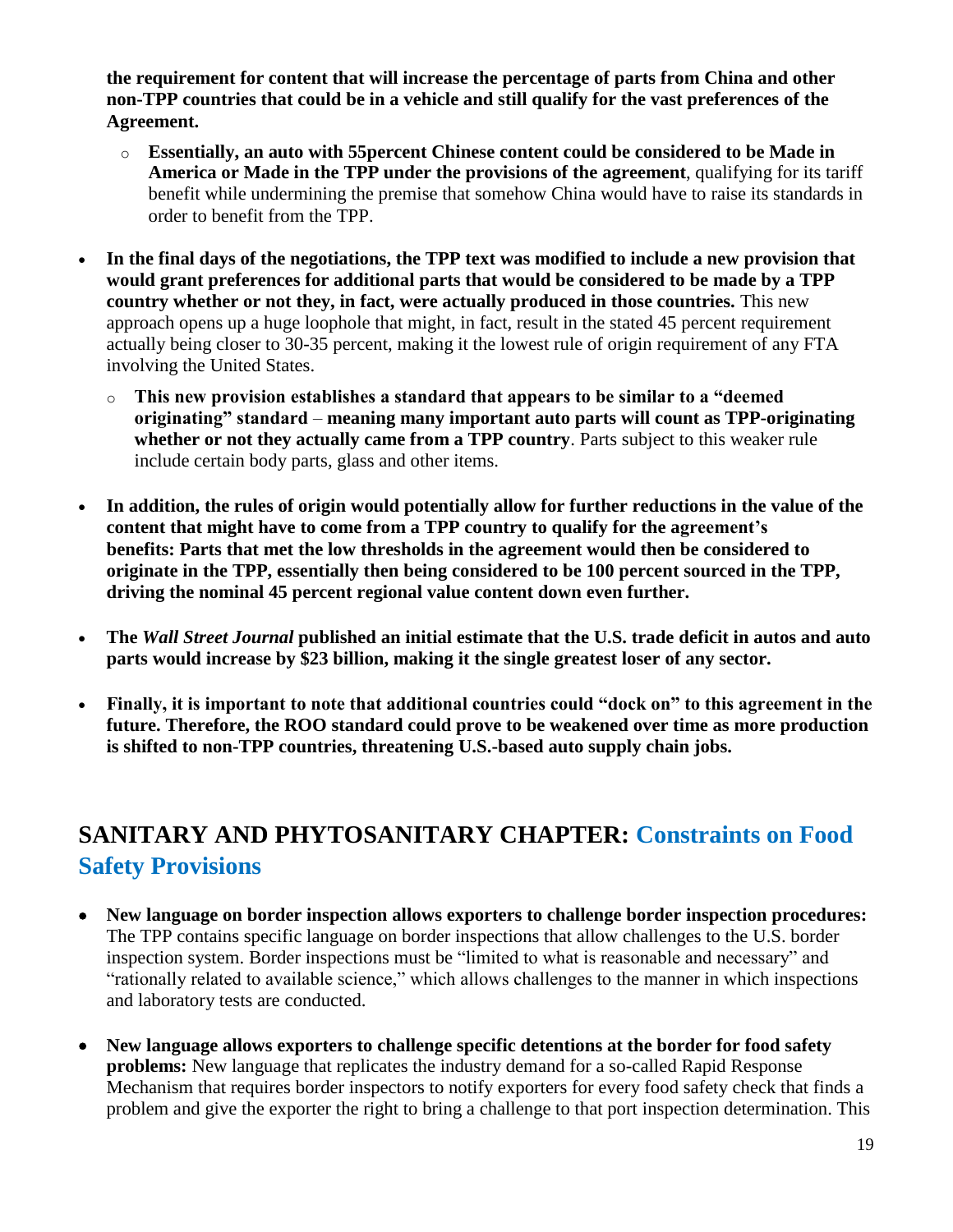is a new right to bring a trade challenge to individual border inspection decisions (including potentially laboratory or other testing) that second-guesses U.S. inspectors and creates a chilling effect that would deter rigorous oversight of imported foods.

- **Stronger language on risk assessment makes it easier to challenge U.S. food safety laws and allows foreign review of U.S. regulatory process:** The TPP Sanitary and Phytosanitary (SPS) risk assessment language is considerably stronger than the WTO SPS rules and includes deregulatory catch-phrases that are designed to make it easier to lodge trade disputes against food safety measures. Food safety oversight would be assessed based not on the extent to which it protected consumers but primarily on the extent it impacted trade, and the language favors risk management strategies that put trade before food safety. The U.S. regulatory process already has considerable risk assessment and cost benefit requirements. This language allows foreign countries to challenge the underlying determination, science and analysis in the rulemaking process.
- **Encourages the use of private certifications for food safety instead of government inspection:**  The TPP includes new language that encourages the use of private certifications of food safety assurances – either third party certifications or potentially even self-certification – that would meet the same food safety objectives. Third party or self certified food safety claims are considerably worse than independent, government oversight because there is a financial incentive to certify the food as safe. Several U.S. food safety outbreaks have occurred at facilities that received private certifications that attested to their food safety. (The companies behind the 2009 peanut butter salmonella outbreak, 2010 egg salmonella outbreak and the 2011 cantaloupe listeria outbreak all received outstanding ratings from their third-party certifier.)

## **STATE OWNED ENTERPRISES TERMS: Rules Won't Reverse Rise of SOEs and their Undermining of U.S. Domestic Production and Employment**

- The negative impact of state-owned enterprises (SOEs) and state controlled and supported entities on domestic production and employment in the U.S. has increased dramatically over the years. While China's SOEs have had an enormous negative effect on the United States, other countries – including TPP participants Vietnam, Malaysia and Singapore – maintain and support vast SOEs which control significant portions of their economies. Indeed, Vietnam continues to be considered as a non-market economy under the terms of their WTO accession.
- Other countries have taken a cue from China and these other countries to actually increase the power and reach of their SOEs, not only in their own markets, but in global commerce. The effect has been devastating in industries ranging from steel and other metals, to telecommunications, chemicals and many others. The TPP has been touted as the first agreement with a chapter addressing the activities of SOEs, and proponents have argued that we need to write the rules so China doesn't have the opportunity to set the standards. Unfortunately, the standards created in the TPP text will do little to nothing to reverse the rise of SOEs and their role in undermining U.S. domestic production and employment.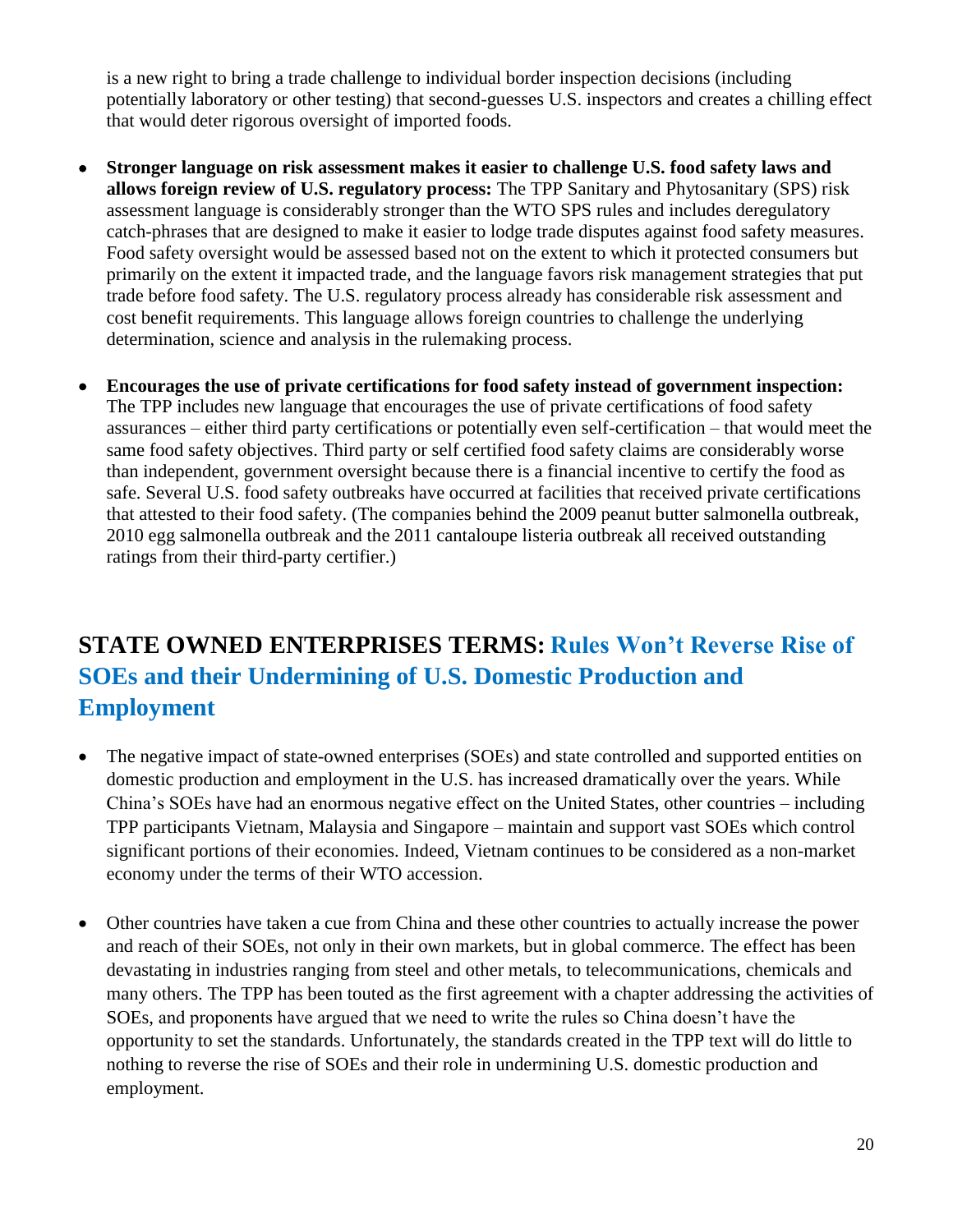- The definitions of what a state-owned entity is are not broad enough and fail to include all commercial entities that are, or potentially could, operate on behalf of the state. The text provides a definitional structure that leaves substantial flexibility for the state to exert control or influence over its entities while evading coverage of the TPP and harming U.S. companies and their workers.
- The TPP precludes action against any existing support or preferential arrangement benefitting an SOE that was provided prior to the entry into force of the agreement. This provides a safe harbor for all the existing benefits that SOEs have received as well as those that might be provided over the potentially lengthy period of time before the agreement enters into force, for example, a 40-year no interest loan.
- The TPP fails to cover sub-federal state-owned enterprises and only calls for a possible review of this issue after a several-year period. But if China is to join, the omission of sub-central entities is critical. As *The Economist* magazine noted last year, while the number of SOEs in China at the federal level has been reduced over the years, there are still 155,000 enterprises owned by central and local governments. The failure to cover sub-federal SOEs for current TPP countries, as well as the TPP acting as template for future countries, including China, via the docking clause, is a massive loophole that will have potentially devastating consequences for domestic production and employment in the U.S. The lack of coverage of foreign sub-federal entities is a critical flaw with no expectation of future coverage.
- The TPP fails to recognize the pervasive and perverse impact of SOEs in foreign countries. The text requires proof of a "direct effect" which, in many cases, is difficult to prove because of the lack of transparency (which is not sufficiently addressed in the so-called transparency clause) and the reluctance of firms to question activities of SOEs or those entities operating with state support because of concern about threats of market consequences and retaliation.
- The adverse effects provision in the TPP requires, in part, a showing of "significant" harm which fails to recognize the often corrosive, persistent effect of the operations of SOEs.
- The adverse effects provision requires a showing of harm, under normal circumstances, of at least one year. This ignores the fact that harm is often the result of individual, but repeated sales in a market such as for steel and other commodities.
- In particular, the provisions seem ill suited to adequately protect small manufacturers and ensure they can remain in business during the time to takes to gather evidence sufficient to demonstrate a harm, pursue a case, and secure relief.
- Finally, we are not confident that the SOE definition and chapter is carefully crafted to ensure the integrity of important public services including entities such as the U.S. Postal Service, Amtrak, and the Tennessee Valley Authority. Public services are not commercial enterprises and should not be treated as such.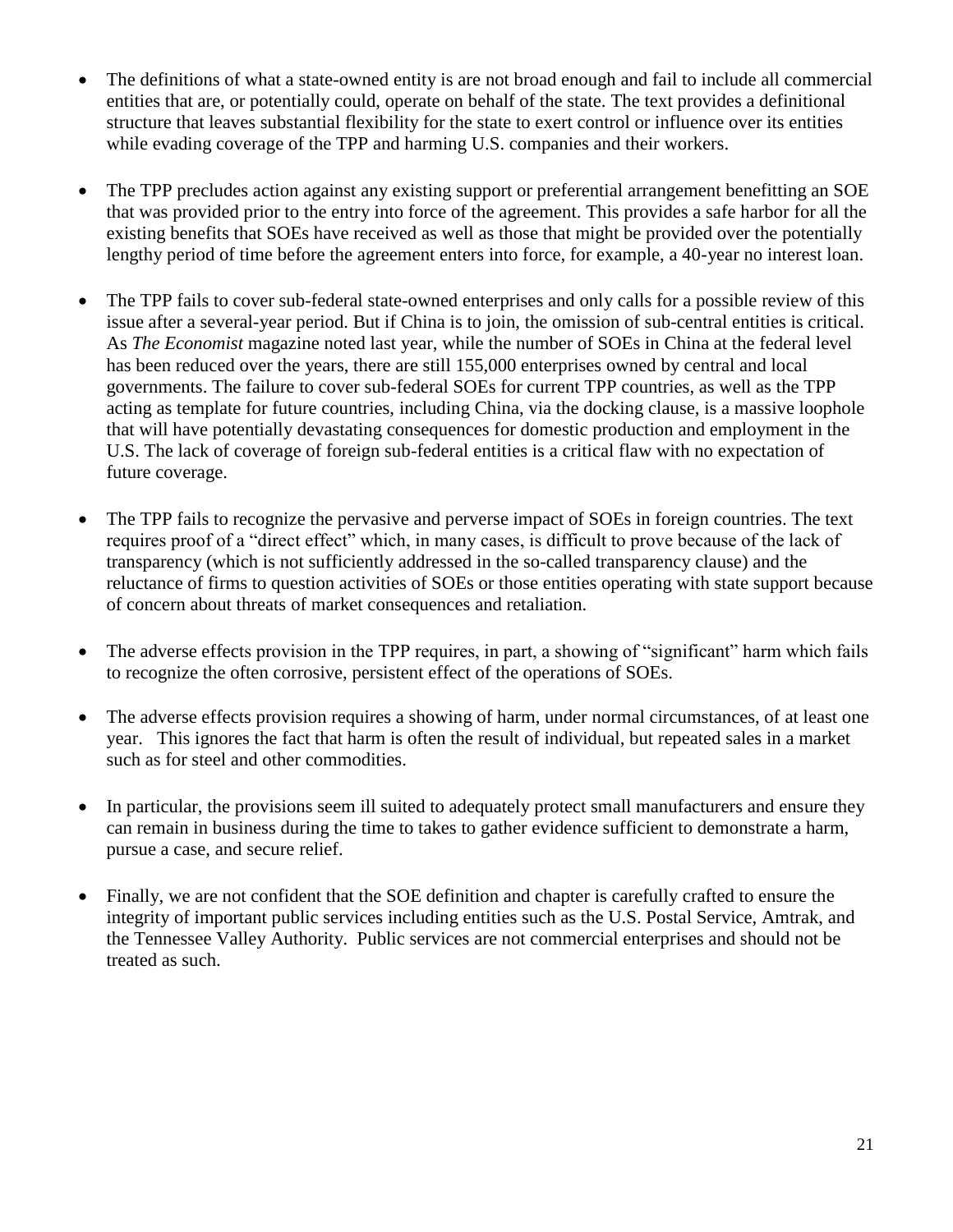# **FINAL PROVISIONS – ENTRY INTO FORCE: TPP Only Enters into Force if U.S. & Japan Approve**

- There are three scenarios for how the TPP could enter into force (Article 30.5). All would require the United States and Japan plus some additional countries to approve the deal. Thus, if Congress does not approve the TPP, it will not enter into force for the other countries.
	- o The TPP could go into effect 60 days after all of the original countries have provided notice in writing that they completed their domestic approval processes if this occurs within two years of the deal being signed.
	- $\circ$  If two years pass and all of the original signatory countries have not provided the notification, then the deal could go into effect 60 days after the two year period ends if notification has been given by at least six of the original signatories that together account for at least 85 percent of the combined gross domestic product of the original signatories in 2013. (Based on data of the International Monetary Fund using current prices in U.S. dollars.) The 85 percent requirement means both the United States and Japan must be among the six nations.
	- o If neither of those two scenarios occurs, then the TPP could enter into force 60 days after the date on which at least six of the original signatories, which together account for at least 85 percent of the combined gross domestic product of the original signatories in 2013, have provided the required notification that they approved the deal.
	- o To create pressure on countries other than the United States and Japan to ratify the deal and provide notice, the pact empowers the TPP Commission (the governing body) to determine whether the agreement will enter into force for a country providing notice it has completed its approval processes at a date after the deal went into effect for the initial group of countries.

## **TOBACCO – VARIOUS TPP CHAPTERS: How Tobacco Is Treated**

- **ISDS Carve Out Right to elect for exemption**: Exceptions chapter Article 29.5 gives Parties the right to deny the benefits of the investor-state dispute settlement mechanism with respect to claims against tobacco control measures. The definition of "tobacco control measures" is robust, and includes alternative nicotine delivery devices (ANDs, often referred to as e-cigarettes). The language explicitly exempts trade in tobacco leaf from the exemption. This falls well short of the full exemption for tobacco measures from the entire agreement proposed by Malaysia. However, it is a huge step forward for tobacco control from previous FTAs, and is strong enough to invoke strong opposition from protobacco industry politicians here in the United States. It is the result of a nearly 5-year effort by public health groups in nearly all TPP countries.
- **Caveat to Carve Out**: Aside from its application only to ISDS, the biggest weakness of the exemption is its status as an election for individual Parties. This leaves the door open to back-door pressure by host governments, the tobacco industry and chambers of commerce to allow ISDS cases to proceed. Note that state-to-state disputes are not limited by this exemption.